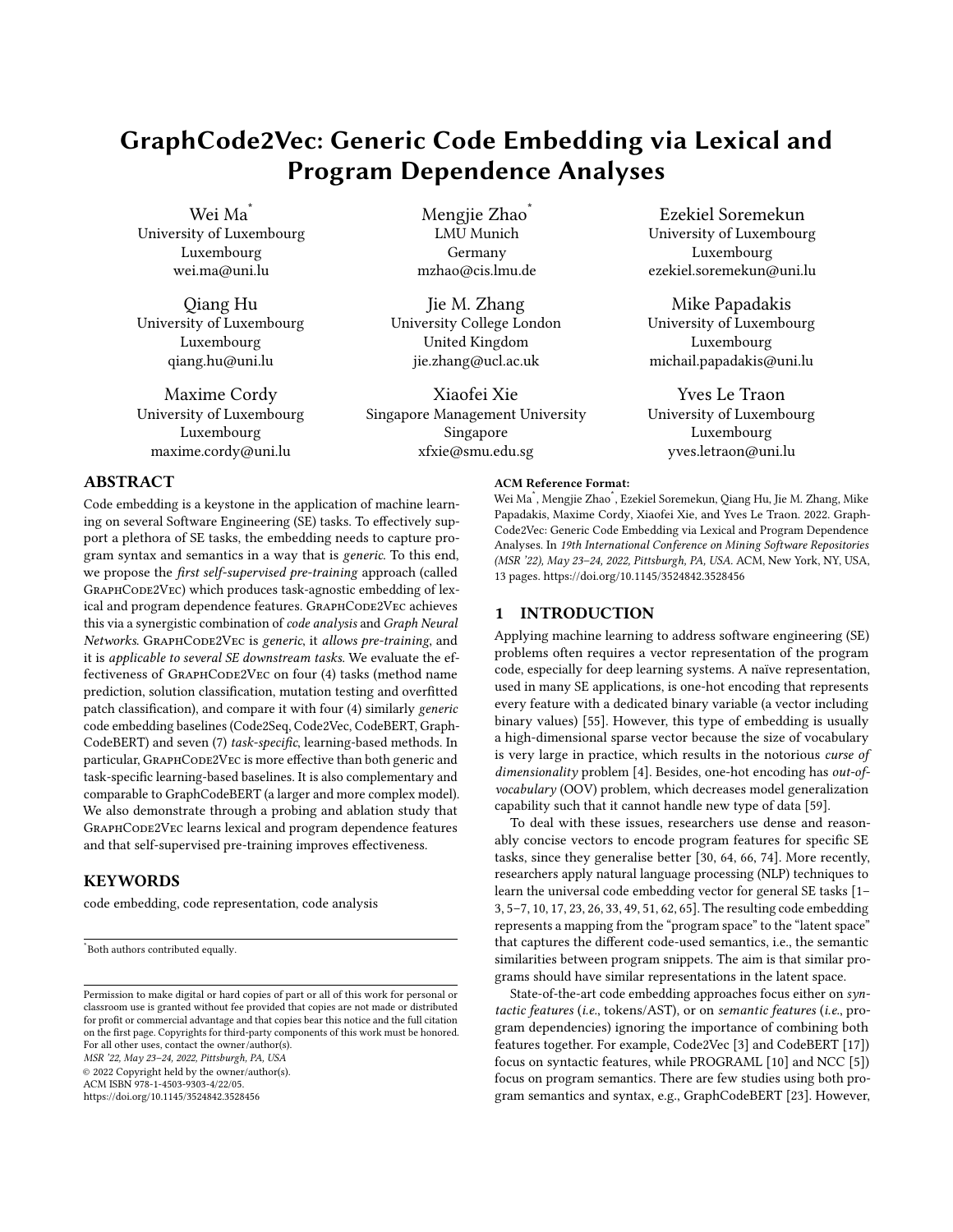<span id="page-1-0"></span>Figure 1: Motivating example showing (a) an original method (**LowerBound**), and two behaviorally equivalent clones of the original method, namely (b) a renamed method (**findLowerBound**), and (c) a refactored method (**getLowerBound**).



these approaches are not precise, they do not obtain or embed the entire program dependence graph. Instead, they estimate program dependence via string matching (instead of static program analysis), then augment AST trees with sequential data flow edges.

To address these challenges, we propose the first approach (called GRAPHCODE2VEC) to synergistically capture syntactic and semantic program features with Graph Neural Network (GNN) via selfsupervised pretraining. The key idea of our approach is to use static program analysis and graph neural networks to effectively represent programs in the latent space. This is achieved by combining lexical and program dependence analysis embeddings. During lexical embedding, GRAPHCODE2VEC embeds the syntactic features in the latent space via tokenization. In addition, it performs dependence embedding to capture program semantics via static program analysis, it derives the program dependence graph (PDG) and represent it in the latent space using Graph Neural Networks (GNN). It then concatenates both lexical embedding and dependence embedding in the program's vector space. This allows GRAPHCODE2VEC to be effective and applicable on several downstream tasks.

To demonstrate the importance of semantic embedding, we compare the similarity of three pairs of programs using our approach, in comparison to a syntax-only embedding approach – CodeBERT, and GraphCodeBERT, which embeds both syntax and semantic, albeit without program dependence analysis. Consider the example of three program clones in Figure [1.](#page-1-0) This example includes three behaviorally or semantically equivalent programs, that have low syntactic similarity (i.e., different tokens), but with similar semantic features, i.e., program dependence graphs (PDGs). To measure the similarity distance in the latent space, in addition to the example code clones (Figure [1\)](#page-1-0), we randomly select 10 other different code methods (from GitHub) without any change to establish a baseline for comparing all approaches. To this end, we compute the average cosine similarity distance for all 91 program pairs  $(\frac{14\times13}{2})$  for reference to show that all approaches report similar scores for all randomly selected 91 pairs (Table [1\)](#page-1-1).<sup>[1](#page-1-2)</sup> For all three approaches, the similarity between the "original program" and a direct copy of the program with only method name renaming to "searchLowerBound", <span id="page-1-1"></span>Table 1: Cosine Similarity of three behaviorally/semantically similar program pairs from our motivating example, using GraphCodeBERT, CodeBERT and GRAPHCODE2VEC

| <b>Program Pairs</b>          | Graph-<br>CodeBERT | CodeBERT | <b>GRAPHCODE2VEC</b> |
|-------------------------------|--------------------|----------|----------------------|
| searchLowerBound & lowerBound |                    | 0.99     |                      |
| findLowerBound & lowerBound   | 0.70               | 0.61     | 0.99                 |
| getLowerBound & lowerBound    | 0.70               | 0.51     | 0.99                 |
| Average of 91 pairs           | $-0.05$            | $-0.06$  | $-0.03$              |

is well captured with an almost perfect cosine similarity score for all approaches (1 or 0.99). Likewise, the cosine similarity of the original program and the "renamed" program (findLowerBound) is mostly well captured by all approaches, since they all embed program syntax, albeit with lower cosine similarity scores for CodeBERT (0.61) and GraphCodeBERT (0.70), in comparison to our approach (0.99).

Meanwhile, CodeBERT fails to capture the semantic similarity between the "original program" and the "refactored program" (getLowerBound), even though they are behaviorally similar and share similar program dependence. This is evidenced by the low cosine similarity score (0.51), because it does not account for semantic information in its embedding, especially the similar program dependence graph shared by both programs. Lastly, GraphCodeBERT performs slightly better than CodeBERT (0.70 vs. 0.51), but lower than our approach (0.99). This is due to lack of actual static program analysis in the embedding of GraphCodeBERT, since it only applies a heuristic (string matching) to estimate program dependence, it is imprecise. This example demonstrates the importance and necessity of embedding precise dependence information.

A key ingredient of GRAPHCODE2VEC is self-supervised pretraining. Even though task-specific learning based approaches (e.g., CNNSentence [\[45\]](#page-11-11)) learn the vector representation of code without pre-training, they are non-generic and less effective. Applying their learned vector representation to other (SE) tasks requires re-tuning model parameters, and the lack of pretraining reflects in their performance. As an example, our evaluation (in RQ1 [section 5\)](#page-7-0) showed that our self-supervised pretraining approach improves effectiveness when compared to 7 task-specific approaches (i.e., without pretraining) addressing two (SE) tasks (solution classification and patch classification). To further demonstrate the importance of

<span id="page-1-2"></span> $^1\mathrm{The}$  purpose of computing the average cosine similarity of all 91 code pairs is to establish a meaningful reference for comparing embeddings and to serve as a sanity check. We expect the mean of the cosine similarity of a set of randomly selected pairs of code clones and non-clones to lie around zero for all approaches (range -1 to 1).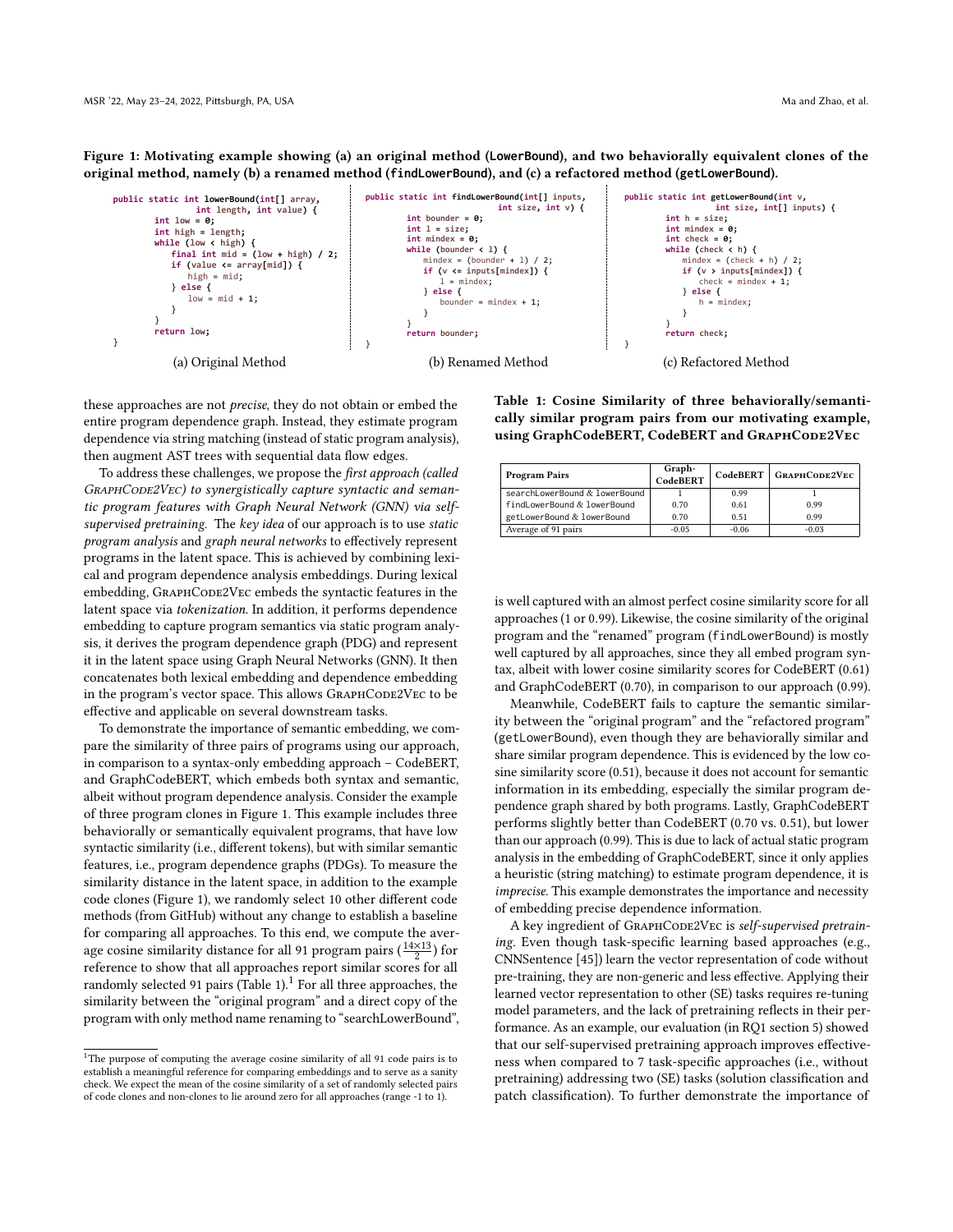self-supervised pretraining, we compare the effectiveness of Graph-CODE2VEC with and without pretraining using two downstream tasks. Overall, we demonstrate that our self-supervised pretraining improves effectiveness by 28% (see RQ3).

To evaluate GRAPHCODE2VEC, we compare it to four generic code embedding approaches, and seven (7) task-specific learningbased applications. We also investigate the stability and learning ability of our approach through sensitivity, ablation and probing analyses. Overall, we make the following contributions:

Task-specific learning-based applications. We introduce the automatic application of GRAPHCODE2VEC to solve specific downstream SE tasks, without extensive human intervention to adapt model architecture. In comparison to the state-of-the-art task-specific learning-based approaches (e.g., ODS [\[72\]](#page-12-10) ), our approach does not require any effort to tune the hyper-parameters to be applicable to a downstream task (Section [3\)](#page-3-0). Our evaluation on two downstream tasks, solution classification and patch classification, showed that GRAPHCODE2VEC outperforms the state-of-the-art task-specific learning-based applications: For all tasks it outperforms all taskspecific applications (RQ1 in Section [5\)](#page-7-0).

Generic Code embedding. We propose a novel and generic code embedding learning approach (i.e.,  $G$ RAPHCODE2VEC) that captures the lexical, control flow and data flow features of programs through a novel combination of tokenization, static code analysis and graph neural networks (GNNs). To the best of our knowledge, Graph-CODE2VEC is the first code embedding approach to precisely capture syntactic and semantic program features with GNNs via selfsupervised pretraining. We demonstrate that GRAPHCODE2VEC is effective (RQ2 in Section [5\)](#page-7-0): It outperforms all syntax-only generic code embedding baselines. We provide our pre-trained models and generic embedding for public use and scrutiny.[2](#page-2-0)

Further Analyses. We extensively evaluate the stability and interpretability of our approach by conducting sensitivity, probing and ablation analyses. We also investigate the impact of configuration choices (i.e., pre-training strategies and GNN architectures) on the effectiveness of our approach on downstream tasks. Our evaluation results show that GRAPHCODE2VEC effectively learns lexical and program dependence features, it is stable and insensitive to the choice of GNN architecture or pre-training strategy (RQ3 in Section [5\)](#page-7-0).[3](#page-2-1)

# 2 BACKGROUND

## 2.1 Generic code embedding

We discuss methods that learn general-purpose code representations to support several downstream tasks. These approaches are not designed for a specific task. There are three major types of generic code embedding approaches, namely syntax-based, semanticbased and combined semantic and syntactic approaches (see Table [2\)](#page-3-1). Syntax-based Generic Approaches: These approaches encode program snippets, either by dividing the program into strings, lexicalizing them into tokens or parsing the program into a parse tree or abstract syntax tree (AST). Syntax-only generic embedding

approaches include Code2Vec [\[3\]](#page-11-3), Code2Seq [\[2\]](#page-11-12), CodeBERT [\[17\]](#page-11-7), C-BERT [\[7\]](#page-11-5), InferCode[\[6\]](#page-11-13), CC2Vec [\[26\]](#page-11-9), AST-based NN [\[73\]](#page-12-11) and ProgHeteroGraph [\[65\]](#page-12-9) (see Table [2\)](#page-3-1). Notably, these approaches use neural models for representing code (snippets), e.g., via code vector (e.g., Code2Vec [\[3\]](#page-11-3)), machine translation (e.g., Code2Seq [\[2\]](#page-11-12)) or transformers (e.g., CodeBERT [\[17\]](#page-11-7)). Code2Vec [\[3\]](#page-11-3) is an ASTbased code representation learning model that represents code snippets as single fixed-length code vector. It decomposes a program into a collection of paths using an AST and learns the atomic representation of each path while simultaneously learning how to aggregate the set of paths. Code2Seq [\[2\]](#page-11-12) is an alternative code embedding approach that uses Sequence-to-sequence (seq2seq) models, adopted from neural machine translation (NMT), to encode code snippets. CodeBERT [\[17\]](#page-11-7) is a bimodal pre-trained model for programming language (PL) and natural language (NL) tasks, which uses transformer-based neural architecture to encode code snippets. Besides, CodeBERT [\[17\]](#page-11-7), C-BERT [\[7\]](#page-11-5) and Cu-BERT [\[33\]](#page-11-10) are BERTinspired approaches, these methods adopt similar methodologies to learn code representations as BERT [\[12\]](#page-11-14).

GRAPHCODE2VEC is similar to the aforementioned generic code embedding methods, it is also a general-purpose code embedding approach that captures syntax by lexicalizing the program into tokens (see Table [2\)](#page-3-1). However, all of the aforementioned generic approaches are syntax-based, none of these approaches account for program semantics (i.e., data and control flow). Unlike these approaches, GRAPHCODE2VEC additionally captures program semantics via static analysis. In this paper, we compare our approach  $(G$ RAPH $Co$ DE $2Vec$ ) to the three  $(3)$  most popular and recent syntaxbased generic code embedding approaches, namely Code2Vec [\[3\]](#page-11-3), Code2Seq [\[2\]](#page-11-12) and CodeBERT [\[17\]](#page-11-7) (see section [5\)](#page-7-0).

Semantic-based Generic Approaches: This refers to code embedding methods that capture  $only$  semantic information such as control and data flow dependencies in the program. Semantic-only generic approaches include NCC [\[5\]](#page-11-4) and PROGRAML [\[10\]](#page-11-6). On one hand, NCC [\[5\]](#page-11-4) extracts the contextual flow graph of a program by building an LLVM intermediate representation (IR) of the program. It then applies word2vec [\[43\]](#page-11-15) to learn code representations. On the other hand, PROGRAML [\[10\]](#page-11-6) is a language-independent, portable representation of whole-program semantics for deep learning, which is designed for data flow analysis in compiler optimization. It adopts message passing neural networks (MPNN) [\[22\]](#page-11-16) to learn LLVM IR representations. In contrast to these approaches, GRAPHCODE2VEC captures both semantics and syntax.

Combined Semantic and Syntactic -based Approaches: There are generic approaches that capture both syntactic and semantic features such as IR2Vec [\[5\]](#page-11-4), OSCAR [\[49\]](#page-12-6), ProgramGraph [\[1\]](#page-11-2), ProjectCodeNet [\[51\]](#page-12-7) and GraphCodeBERT [\[23\]](#page-11-8). IR2Vec [\[5\]](#page-11-4) and OSCAR [\[49\]](#page-12-6) use LLVM IR representation of a program to capture program semantics. Meanwhile, ProgramGraph [\[1\]](#page-11-2) uses GNN to learn syntactic and semantic representations of code from ASTs augmented with data and control edges. ProgHeteroGraph leverages abstract syntax description language (ASDL) grammar to learn code representations via heterogeneous graphs [\[65\]](#page-12-9). Finally, GraphCode-BERT [\[23\]](#page-11-8) is built upon CodeBERT [\[17\]](#page-11-7), but in addition to capturing syntactic features it also accounts for semantics by employing data flow information in the pre-training stage.

<span id="page-2-0"></span> $\rm ^2$ <https://github.com/graphcode2vec/graphcode2vec>

<span id="page-2-1"></span><sup>&</sup>lt;sup>3</sup>In the rest of this work, we interchangeably use the terms "lexical" and "syntactic" interchangeably, as well as "(program) dependence" and "semantic". Such that the terms "lexical embedding" and "syntactic embedding" refer to the embedding of program syntax, and the terms "dependency embedding" and "semantic embedding" refer to the embedding of program dependence information.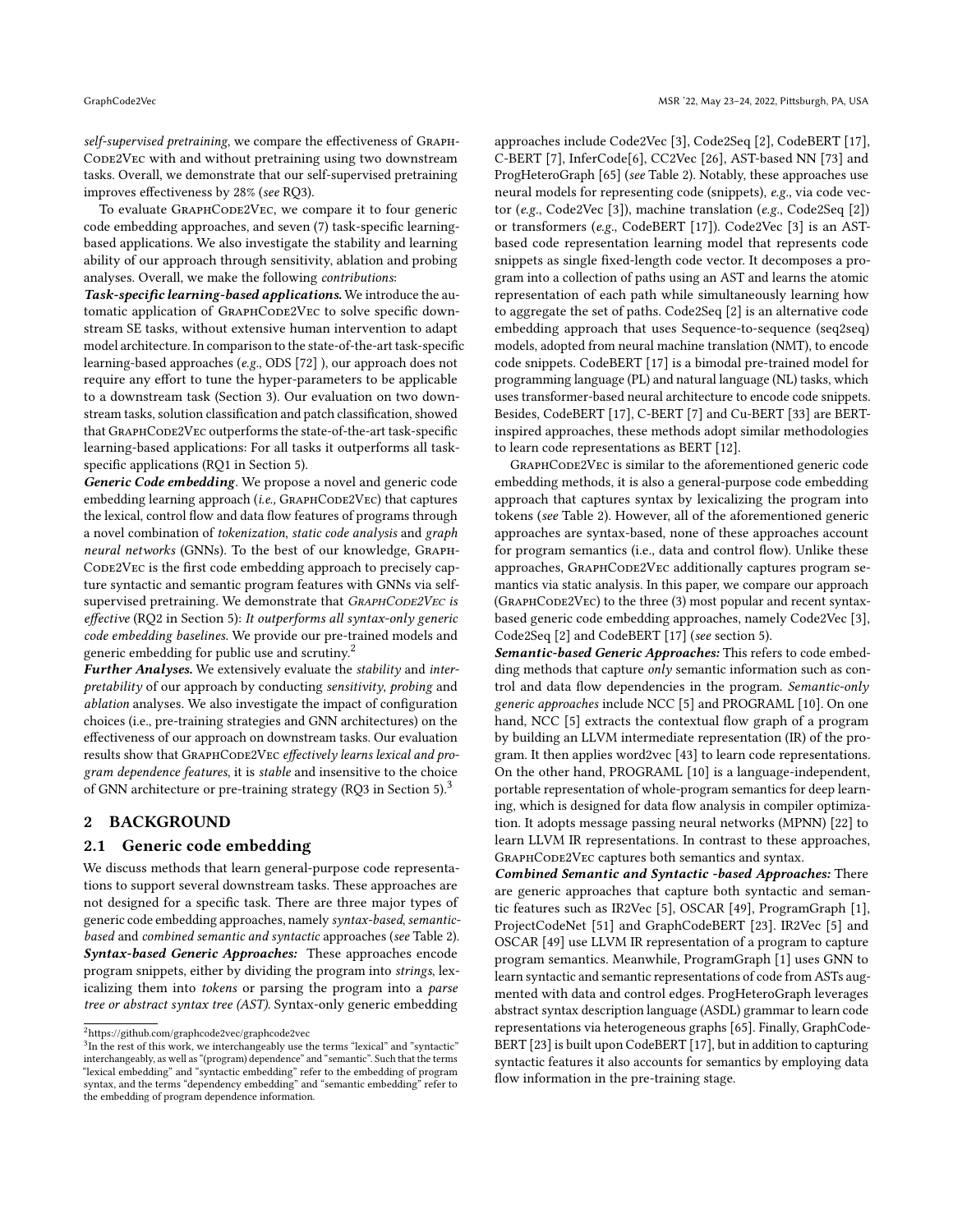<span id="page-3-1"></span>Table 2: Details of the state-of-the-art Code Embedding approaches. "Semantic" or "Sem" means program dependence, and "Syntactic" or "Syntax" refers to strings, tokens, parse tree or AST-tree. Symbol "✓" means the approach supports a feature, and "×" means it does not support the feature.

|               | Type        | Approaches               | Syntactic | Semantic | Granularity |          |  |  |
|---------------|-------------|--------------------------|-----------|----------|-------------|----------|--|--|
|               |             |                          |           |          | Method      | Class    |  |  |
|               |             | CNNSentence [45]         |           | $\times$ | $\times$    |          |  |  |
|               | Syntax      | OneCNNLayer [50]         |           | $\times$ | $\times$    |          |  |  |
| Task-specific |             | SequentialCNN [21]       |           | $\times$ | $\times$    |          |  |  |
|               |             | SimFeatures [63]         |           |          | $\times$    |          |  |  |
|               |             | Prophet [41]             |           |          | $\times$    |          |  |  |
|               | <b>Both</b> | PatchSim <sup>[69]</sup> |           |          | $\times$    |          |  |  |
|               |             | ODS [72]                 |           |          | $\times$    |          |  |  |
|               |             | CodeBERT <sup>[17]</sup> |           | $\times$ |             | $\times$ |  |  |
|               |             | Code2Vec <sup>[3]</sup>  |           | $\times$ |             | $\times$ |  |  |
|               |             | Code2Seq <sup>[2]</sup>  |           | $\times$ |             | $\times$ |  |  |
|               | Syntax-only | C-BERT [7]               |           | $\times$ |             |          |  |  |
|               |             | InferCode <sup>[6]</sup> |           | $\times$ |             |          |  |  |
|               |             | CC2Vec <sup>[26]</sup>   |           | $\times$ |             |          |  |  |
|               |             | AST-based NN [73]        |           | $\times$ | ×           |          |  |  |
|               |             | ProgHeteroGraph [65]     |           | $\times$ |             | $\times$ |  |  |
|               |             | <b>NCC</b> [5]           | $\times$  |          |             |          |  |  |
| Generic       | Sem.        | PROGRAML [10]            | $\times$  |          |             |          |  |  |
|               |             | IR2Vec <sup>[5]</sup>    |           |          |             |          |  |  |
|               |             | OSCAR <sup>[49]</sup>    |           |          |             |          |  |  |
|               |             | ProgramGraph [1]         |           |          |             |          |  |  |
|               | Both        | ProjectCodeNet [51]      |           |          | ×           |          |  |  |
|               |             | GraphCodeBERT [23]       |           |          |             | ×        |  |  |
|               |             | GRAPHCODE2VEC            |           |          |             |          |  |  |

Similar to these approaches, our approach (GRAPHCODE2VEC) learns both syntactic and semantic features. In this work, we compare GraphCode2Vec to GraphCodeBERT because it is the most recent state-of-the-art and closely related approach to ours, since it captures both syntax and semantics (see RQ2 section [5\)](#page-7-0).

#### 2.2 Task-specific learning-based applications

Researchers have proposed specialised learning-based techniques to tackle specific (SE) downstream tasks, e.g.. patch classification [\[41,](#page-11-18) [72\]](#page-12-10) and solution classification [\[21,](#page-11-17) [45,](#page-11-11) [50\]](#page-12-12). In our experiments, we consider specialised learning approaches for both tasks. This is because these tasks have several software engineering applications, especially during software maintenance and evolution [\[41,](#page-11-18) [45,](#page-11-11) [72\]](#page-12-10). Table [2](#page-3-1) highlights details of our task-specific learning methods. Solution classification: Let us describe the state-of-the-art learningbased approaches for solution classification. Most of these approaches are syntax-based and adopt convolution neural networks (CNNs) to classify programming tasks. SequentialCNN [\[21\]](#page-11-17) applies a CNN to predict the language/tasks from code snippets using lexicalized tokens represented as a matrix of word embeddings. CNNSentence [\[45\]](#page-11-11) is similar to SequentialCNN since it also uses CNNs, except that it classifies source code without relying on keywords, e.g., variable and function names. It instead considers the structural features of the program in terms of tokens that characterize the process of arithmetic processing, loop processing, and conditional branch processing. Finally, OneCNNLayer [\[50\]](#page-12-12) also uses CNN for solution classification. It firstly pre-processes the program to remove unwanted entities (e.g., comments, spaces, tabs and new lines), then tokenizes the program to generate the code embedding using word2vec. The resulting embedding includes the token connections and their underlying meaning in the vector space.

Figure 2: Overview of GRAPHCODE2VEC

<span id="page-3-2"></span>

Patch Classification: These are techniques designed to determine the correctness of patches (i.e., identify correct, wrong or over-fitting patches). These learning-based techniques can be static (e.g., ODS [\[72\]](#page-12-10)), dynamic (e.g., Prophet [\[41\]](#page-11-18)), heuristic-based (e.g., PatchSim [\[69\]](#page-12-14)) or hybrid (e.g., SimFeatures [\[63\]](#page-12-13)). Table [2](#page-3-1) provides details of these approaches. Notably, they all capture both syntactic information (e.g. via AST) and program dependence information (e.g., via execution paths or control flow information). For instance, PatchSim [\[69\]](#page-12-14) is a heuristic approach that leverages the behavioral similarity of test case executions to determine patch correctness by leveraging the complete path spectrum of test executions. Mean-while, Wang et al. [\[63\]](#page-12-13) proposed (SimFeatures -) a hybrid strategy that identifies correct patches by integrating static code features with dynamic features or (test) heuristics. SimFeatures combines a learned static code model with dynamic or heuristic-based information (such as the dependency similarity between a buggy program and a patch) using majority voting. More recently, Ye et al. [\[72\]](#page-12-10) proposed a supervised learning approach (called ODS) that employs static code features of patched and buggy programs to determine patch correctness, specifically to classify over-fitting patches. It uses supervised learning on extracted static code at the AST level to learn a probabilistic model for determining patch correctness. ODS also tracks program dependencies by tracking control flow statements. For this task, we compare GRAPHCODE2VEC to ODS, PatchSim, Prophet and SimFeatures (see Section [5\)](#page-7-0).

In this work, we compare GRAPHCODE2VEC to the aforementioned seven (7) learning-based methods for solution classification and patch classification (see Section [5\)](#page-7-0). While task-specific learning-based approaches are typically designed for a single task, GRAPHCODE2VEC is amenable to several tasks and learns a generic code representation beyond the specific task-at-hand, via model pre-training.

#### <span id="page-3-0"></span>3 APPROACH

#### 3.1 Overview

Figure [2](#page-3-2) illustrates the steps and components of our approach. First, GRAPHCODE2VEC takes as input a Java program (i.e. a set of class files) that is converted to a Jimple intermediate representation (IR) [\[15\]](#page-11-19). Jimple is typed, based on a three-address code and provides 15 different operations; hence, it is easier to analyse and optimize than Java bytecode (with over 200 operations). Secondly, Graph-CODE2VEC employs Soot [\[60\]](#page-12-15) to obtain the program dependence graph (PDG) by feeding the class files as input. From the resulting Jimple representation and PDG, GRAPHCODE2VEC learns two program embeddings, namely a lexical embedding and a dependence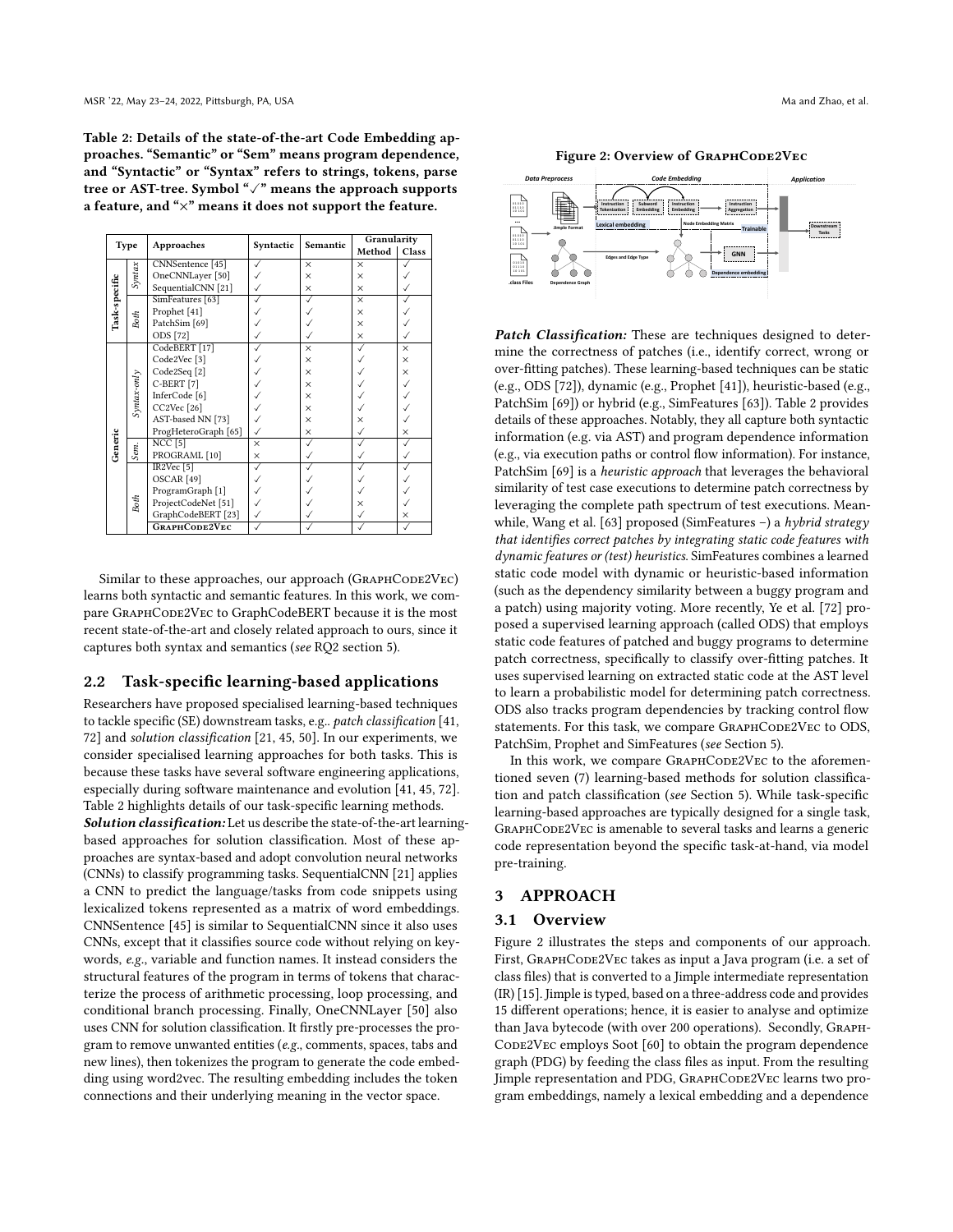embedding. These two embeddings are ultimately concatenated to form the final code embedding.

To achieve lexical embedding, our approach first tokenizes the Jimple instructions obtained from our pre-processing step into subwords. Next, given the sub-words, our approach learns sub-word embedding using word2vec [\[42\]](#page-11-20). Then, it learns the instruction embedding by representing every Jimple instruction as a sequence of subwords embeddings using a bi-directional LSTM (BiLSTM, Section [3.2\)](#page-4-0). The forward and backward hidden states of this BiL-STM allows to build the instruction embeddings. GRAPHCODE2VEC employs a BiLSTM since it learns context better: BiLSTM can learn both past and future information while LSTM only learns past information. Finally, it aggregates multiple instruction embeddings using element-wise addition, in order to obtain the overall lexical program embedding.

To learn the *dependence embedding*, GRAPHCODE2VEC applies a Graph Neural Network (GNN) [\[54\]](#page-12-16) to embed Jimple instructions and their dependencies. Each node in the graph corresponds to a Jimple instruction and contains the (dependence) embedding of this instruction. Node attributes are from lexical embeddings. The edges of the graph represent the dependencies between instructions. Our approach considers the following program dependencies: data flow, control flow and method call graphs. GRAPHCODE2VEC uses intra-procedural analysis [\[18\]](#page-11-21) to extract data-flow and control-flow dependencies by invoking Soot [\[60\]](#page-12-15). Then, it builds method call graphs via class hierarchy analysis [\[11\]](#page-11-22).

The training of GNNs is an iterative process where, at each iteration, the embedding of each node  $n$  is updated based on the embedding of the neighboring nodes (i.e., nodes connected to  $n$ ) and the type of  $n$ 's edges [\[70,](#page-12-17) [77\]](#page-12-18). The *message passing function* determines how to combine the embedding of the neighbors – also based on the edge types – and how to update the embedding  $n$  based on its current embedding and the combined neighbors' embedding. The dependence embedding of an instruction is the embedding of the corresponding node at the end of the training process.

Finally, after obtaining lexical embedding and dependence embedding, our approach concatenates both embeddings to obtain the overall program representation.

### <span id="page-4-0"></span>3.2 Lexical embedding

Step 1 - Jimple code tokenization: The first crucial step of GRAPH-CODE2VEC is to properly tokenize Jimple code into meaningful "tokens", to learn the vector representations. The traditional way to tokenize code is to split it on whitespaces. However, this manner is inappropriate for two reasons. First, whitespace-based tokenization often results in long tokens such as long method names (e.g., "getFunctionalInterfaceMethodSignature"). Long sequences often have a low frequency in a given corpus, which subsequently leads to an embedding of inferior quality. Second, whitespace-based tokenization is not able to process new words that do not occur in the training data – these out-of-vocabulary words are typically replaced by a dedicated "unknown" token. This is an obvious disadvantage for our approach, whose goal is to support practitioners to analyze diverse programs – which may then include words that did not occur in the programs used to learn the embedding.

To address this challenge, we tokenize the Jimple code into subwords [\[37,](#page-11-23) [56,](#page-12-19) [67\]](#page-12-20), which are units shorter than words, e.g., morphemes. Subwords have been widely adopted in representation learning systems for texts [\[13,](#page-11-24) [25,](#page-11-25) [52,](#page-12-21) [76\]](#page-12-22) as they solve the problem of overly long tokens and out-of-vocabulary words. New code programs can be smoothly handled using short tokens representation, by limiting the amount of long, but different tokens. Subwords get rid of the almost-infinite character combinations that are common in many program codes. For example, this is the reason why BERT uses wordpiece subwords [\[67\]](#page-12-20), and XLNet [\[71\]](#page-12-23) and T5 [\[52\]](#page-12-21) use sentence-piece subwords. Similarly, GRAPHCODE2VEC uses sentence-piece subwords. When using subwords, the long token 'getFunctionalInterfaceMethodSignature" is split into "get", "Functional", "Interface", "Method" and "Signature". It is worth noting that most of the subwords are in fact words, e.g., "get" [\[31\]](#page-11-26). In this step, punctuation (e.g., semi-colon ";") is treated as a common character.

Step 2 - Subword embedding with word2vec: Given a subwordtokenized Jimple code corpus C with vocabulary size  $|C|$ , our approach learns a subword embedding matrix  $\mathbf{E} \in \mathbb{R}^{|C| \times d}$  where d is a hyperparameter referring to the embedding dimension  $(d$  is usually set to 100). It uses the popular Skip-gram with negative sampling (SGNS) method in word2vec [\[42\]](#page-11-20) to produce E. And E is utilized as the subword embedding matrix [\[42\]](#page-11-20).

Step 3 - Instruction embedding: After forming the subword embeddings, GRAPHCODE2VEC represents every Jimple instruction as a sequence of subword embeddings  $(\mathbf{w}_0, \mathbf{w}_1, ..., \mathbf{w}_n)$ , by using a bidirectional LSTM (BiLSTM). The role of BiLSTM is to learn the embedding of the instruction from the subword sequence of the instruction. Let  $\overrightarrow{h}_t$  and  $\overleftarrow{h}_t$  be the forward hidden state and backward hidden state of LSTM after feeding the final subword. Then, it forms the instruction embedding by concatenating  $\overrightarrow{h}_t$  and  $\overleftarrow{h}_t$ , denoted as  $\mathbf{x} = (\overrightarrow{\mathbf{h}_t}, \overleftarrow{\mathbf{h}_t}).$ 

Step 4 - Instruction embedding aggregation: The last step in the process of forming lexical embedding is the aggregation of the instruction embeddings in order to form the overall program lexical embedding. The reason why we aggregate instruction-level embedding as opposed to learning an embedding for the whole program is that LSTMs work with sequences of limited length and thus, truncate the instructions into small sequences (not exceeding the maximal length). After tokenization, a program can have many subwords and if one directly consider all subwords in the program, one needs to cut these subwords into the limited sequence length for LSTM and result in information loss. GRAPHCODE2VEC uses element-wise addition as the instruction aggregation function. This operation allows for the aggregation of multiple instruction embeddings while keeping a limited vector length.

#### 3.3 Dependence embedding

**Step 1 - Building method graphs:** A method graph is a tuple  $G =$  $(V, E, X, K)$ , where V is the set of nodes (i.e. Jimple instructions),  $E$  is the set of edges (dependence relations between the instructions), X is the node embedding matrix (which contains the embedding of the instructions) and  $K$  is the edge attribute matrix (which encodes the dependencies that exist between instructions). For each node  $n$  there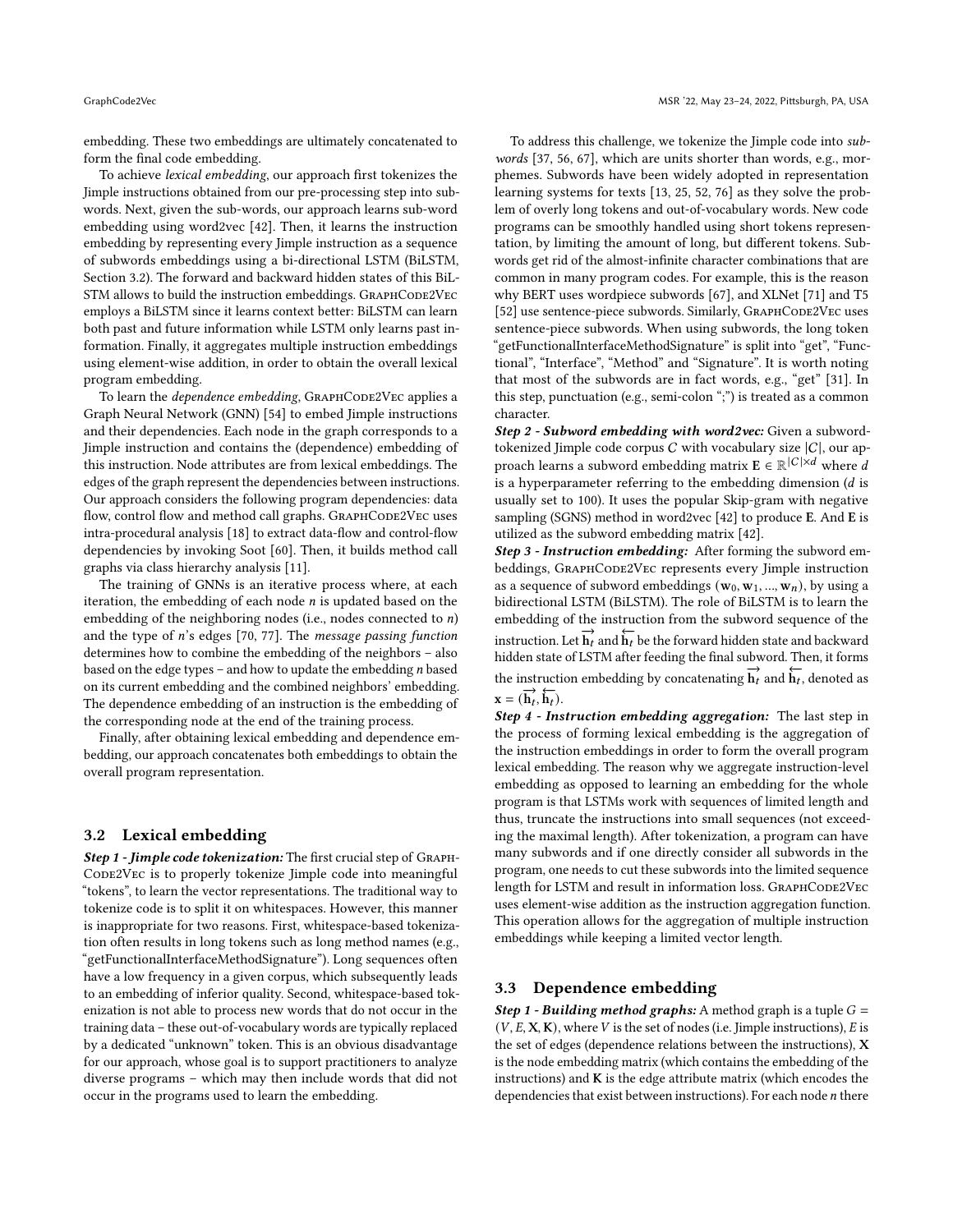is a column vector  $\mathbf{x}_n$  in X such that  $\mathbf{x}_n = (\overrightarrow{\mathbf{h}}_t, \overleftarrow{\mathbf{h}}_t)$  (instruction embedding).

To define  $E$  and  $K$ , our approach extracts data-flow and control-flow dependencies by invoking Soot [\[18,](#page-11-21) [60\]](#page-12-15). Then, GRAPHCODE2VEC introduces an edge between two nodes if and only if the two corresponding instructions share some dependence.

Step 2 - Building program graphs: A program graph consists of a pair  $\mathcal{P} = (\mathcal{G}, \mathcal{R})$  where  $\mathcal{G} = \{G_0, G_1, ..., G_m\}$  is a set of method graphs and where  $\mathcal{R} \subseteq \mathcal{G}^2$  is the call relation between the methods, that is,  $(G_i, G_j) \in \mathcal{R}$  if and only if the method that  $G_i$  represents calls the method that  $G_i$  represents. To represent this relation in the GNN, GRAPHCODE2VEC introduces an entry node and an exit node for each method and edges linking those nodes with caller instructions.

Step 3 - Message passing function: The exact definition of the message passing function depends on the used GNN architecture. We choose the widely-used GNN architectures with linear complexity [\[68\]](#page-12-24) that has been successfully applied in various application domains. GRAPHCODE2VEC employs four GNN architectures, namely Graph Convolutional Network (GCN; Kipf and Welling [\[35\]](#page-11-27)), GraphSAGE [\[24\]](#page-11-28), Graph Attention Network (GAT; Veličković et al. [\[61\]](#page-12-25)), Graph Isomorphism Network (GIN; Xu et al. [\[70\]](#page-12-17)).

Step 4 - Learning the dependence embedding: The dependence embedding of each instruction is obtained by running the message passing function on all nodes for a pre-defined number of iterations, i.e., the number of GNN layers. Once these instruction embeddings have been produced, GRAPHCODE2VEC aggregates them using the global attention pool operation [\[39\]](#page-11-29) in order to produce the program-level dependence embedding. Attention mechanism can make program-level dependence embedding consider more important nodes (instructions).

The dependence embeddings that GNN produces depend on the learnable parameters of (a) the message passing function and (b) bidirectional LSTM from Section [3.2.](#page-4-0) These parameters can be automatically set to optimize the effectiveness of GRAPHCODE2VEC either directly on the downstream task or on some pre-training objectives, as described hereafter.

In the end, to obtain the program embedding vector, our approach uses feature fusion as the concatenation operator that combines both lexical embedding and dependency embedding. Specifically, GraphCode2Vec combines the tensors of both features as one tensor via feature fusion to reduce information loss. Concatenation has been shown to be an effective method to fuse features without information loss when using DNN [\[20,](#page-11-30) [28,](#page-11-31) [38,](#page-11-32) [46\]](#page-11-33), e.g., DenseNet [\[57\]](#page-12-26) and U-Net [\[58\]](#page-12-27). Although the dependence embedding inherently encodes the lexical embedding, the importance of lexical inherently fades away as the semantic representation is learnt. Our ablation study (see RQ3 in Section [5\)](#page-7-0) later reveals the benefits of concatenating an explicit lexical embedding with the dependence embedding.

#### <span id="page-5-0"></span>3.4 Pre-training

Self-supervised learning has been applied with success for pretraining deep learning models [\[16,](#page-11-34) [40,](#page-11-35) [53\]](#page-12-28). It allows a model to learn how to perform tasks without human supervision [\[44,](#page-11-36) [78\]](#page-12-29) by learning a universal embedding that can be fine-tuned to solve

multiple downstream tasks. In this work, we employed three (3) selfsupervised learning strategies to pre-train the BiLSTM and GNN in GRAPHCODE2VEC, namely node classification, context prediction [\[27\]](#page-11-37), and variational graph encoding (VGAE) [\[36\]](#page-11-38). Node (or instruction) classification trains the model to infer the type of Jimple instruction, given its embedding. Context prediction requires the model to predict a masked node representation, given its surrounding context. Variational graph encoding (VGAE) learns to encode and decode the code dependence graph structure. Note that these pre-training procedures do not require any human-labeled datasets. The model learns from the raw datasets without any human supervision.

# 4 EXPERIMENTAL SETUP

Research Questions: Our research questions (RQs) are designed to evaluate the effectiveness of GRAPHCODE2VEC. In particular, we compare the effectiveness of GRAPHCODE2VEC to the state-of-theart in task-specific and generic code embedding methods (see RQ1 and RQ2). This is to demonstrate the utility of GRAPHCODE2VEC in solving downstream tasks, in comparison to specialised learningbased approaches tailored towards solving specific SE tasks (RQ1) and other general-purpose code embedding approaches (RQ1). We also examine if GRAPHCODE2VEC effectively embeds lexical and program dependence features in the latent space, and how this impacts its effectiveness on downstream tasks (see RQ3). The first goal of RQ3 is to demonstrate the validity of our approach, i.e., analyse that it indeed embeds lexical and dependence features as intended via probing analysis. In addition, we analyse the contribution of lexical embedding and dependence embedding to its effectiveness on downstream tasks by conducting an *ablation study*. We also investigate the sensitivity of our approach to the choices in Graph-CODE2VEC's framework, e.g., model pre-training (strategy) and GNN configuration. These experiments allow to evaluate the influence of these choices on the effectiveness of GRAPHCODE2VEC.

Specifically, we ask the following research questions (RQs): RQ1 Task-specific learning-based applications: Is our approach (GraphCode2Vec) effective in comparison to the state-of-the-art task-specific learning-based applications? What is the benefit of capturing semantic features in our code embedding?

RQ2 Generic Code embedding: How effective is our approach (GRAPHCODE2VEC), in comparison to the state-of-the-art syntaxonly generic code embedding approaches? What is the impact of capturing both syntactic and semantic features (i.e., program dependencies) in code embedding? How does GRAPHCODE2VEC compare to GraphCodeBERT, a larger and more complex model?

RQ3 Further Analyses: What is the impact of model pre-training on the effectiveness of GRAPHCODE2VEC? Does our approach effectively capture lexical and program dependence features? What is the contribution of lexical embedding or dependence embedding to the effectiveness of our approach on downstream tasks? Is our approach sensitive to the choice of GNN?

Baselines: We compare the effectiveness of GRAPHCODE2VEC to several state-of-the-art code embedding approaches (aka generic baselines), and specialised or task-specific learning-based applications. On one hand, generic baselines refers to code embedding approaches that are designed to be general-purpose, i.e., they provide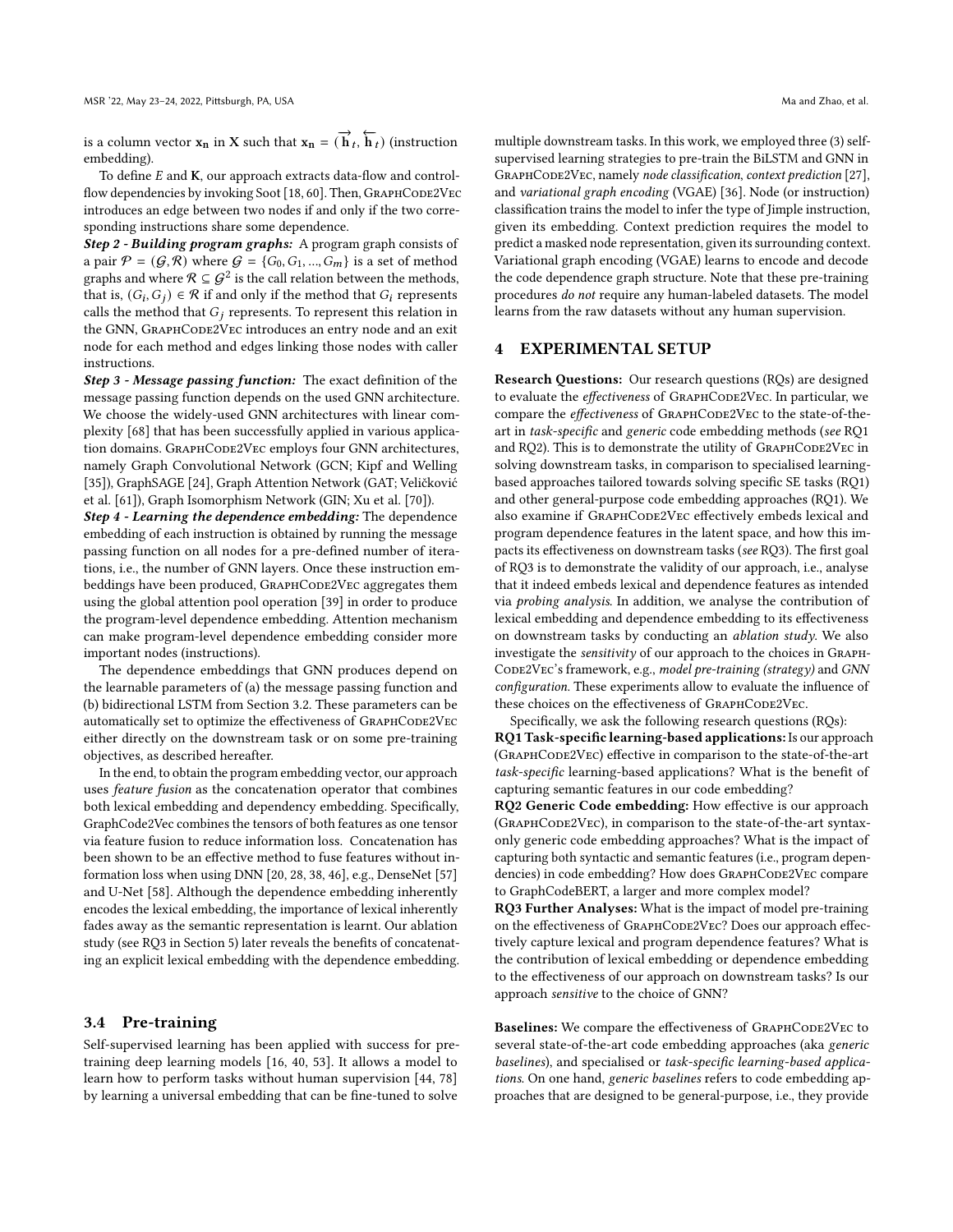a code embedding that is amenable to address several downstream tasks. On the other hand, task-specific baselines refers to learningbased approaches that address a specific downstream SE task, e.g., patch classification. [Table 2](#page-3-1) provides details about these baselines for solution classification and patch classification. Specifically, we evaluated GRAPHCODE2VEC in comparison to four (4) generic code embedding approaches, namely Code2Seq [\[2\]](#page-11-12), Code2Vec [\[3\]](#page-11-3), Code-BERT [\[17\]](#page-11-7) and GraphCodeBERT [\[23\]](#page-11-8) (see RQ2 in [section 5\)](#page-7-0). We have selected these generic baselines because they have been evaluated against several well-known state-of-the-art code embedding methods and demonstrated considerable improvement over them. Besides, these approaches are recent, popularly used and have been applied on many downstream (SE) tasks.

For task-specific learning-based approaches, we consider solution classification, and patch classification. These are popular SE downstream tasks that have been studied using learning-based approaches. We utilised three (3) specialised learning-based baseline for the solution classification task, namely CNNSentence [\[45\]](#page-11-11), OneCNNLayer [\[50\]](#page-12-12) and SequentialCNN [\[21\]](#page-11-17). We also used all four patch classifiers (Prophet [\[41\]](#page-11-18), PatchSim [\[69\]](#page-12-14), SimFeatures [\[63\]](#page-12-13) and ODS [\[72\]](#page-12-10)). These task-specific baselines have been selected because they have been shown to outperform other proposed learning-based approaches for these tasks. For instance, SequentialCNN [\[21\]](#page-11-17) has been evaluated against five other learning-based approaches and demonstrated to be more effective. ODS [\[72\]](#page-12-10) has also been shown to be more effective and efficient than the three other patch classifiers.

Subject Programs: In our experiments, we employed eight (8) subject programs written in Java. [Table 3](#page-6-0) provides details about each of our subject programs and their experimental usage. Notably, we employ four (4) publicly available programs for the downstream tasks, namely Defects4J [\[32\]](#page-11-39), Java-Small [\[3\]](#page-11-3), and Java250 [\[51\]](#page-12-7). Since we need the bytecode representation of each program, we extract only programs which are compilable. These datasets were employed for our comparative evaluation (see RQ1 and RQ2). We chose these datasets because they are popular and have been employed in the evaluation of our downstream tasks in previous studies [\[2,](#page-11-12) [51,](#page-12-7) [72,](#page-12-10) [74\]](#page-12-5). Besides, we employed Java-Small and Java250 in our ablation study where we evaluate the contribution of lexical and dependence embedding to the effectiveness of GRAPHCODE2VEC (RQ3). We chose these two datasets for this task because they correspond to tasks that require lexical and semantic information to be effectively addressed. To further analyze GRAPHCODE2VEC (see RQ3), we employed the Concurrency dataset [\[14,](#page-11-40) [19\]](#page-11-41) and collected two (2) subject programs (named LeetCode-10 and M-LeetCode) from LeetCode<sup>[4](#page-6-1)</sup>. We use these programs to investigate the difference between capturing lexical and dependence information. In particular, the Concurrency dataset contains different concurrent code types, which have similar syntactic/lexical features but different structure information. We mutated LeetCode-10 to create M-LeetCode dataset. Our mutation preserves lexical features, but modifies semantic or program dependence features such that LeetCode-10 and M-LeetCode have the same lexical features, but different semantics. For example, a simple dependence mutant involves switching outer and inner loops. We utilize LeetCode-10,

Table 3: Details of Subject Programs

<span id="page-6-0"></span>

| Subject<br>Program | #Progs. | Tasks/Analyses                               |
|--------------------|---------|----------------------------------------------|
| Java-Small         | 11      | Method Name Prediction and Ablation Studies  |
| Java250            | 75000   | Solution Classification and Ablation Studies |
| Defects4J          | 15 & 5  | Mutant Prediction and Patch Classification   |
| LeetCode-10        | 100     | Probing Analysis                             |
| M-LeetCode         | 100     | Probing Analysis                             |
| Concurrency        | 46      | Probing Analysis                             |
| Jimple-Graph       | 1976    | Model Pre-training                           |

M-LeetCode and Concurrency for the probing analysis of our approach (GRAPHCODE2VEC).

Downstream Tasks: In our evaluation, we considered four (4) major software engineering tasks, namely, mutant prediction, patch classification, method name prediction, and solution classification. These are popular downstream SE tasks that have been investigated in the community for decades. For these four tasks, we evaluated GRAPHCODE2VEC in comparison to four generic baselines, namely Code2Seq [\[2\]](#page-11-12), Code2Vec [\[3\]](#page-11-3), CodeBERT [\[17\]](#page-11-7) and Graph-CodeBERT [\[23\]](#page-11-8). Table [3](#page-6-0) provides details on the subject programs employed for each downstream tasks. In the following, we provide further details about the experimental setup for each task evaluated in this paper.

Method Name Prediction: This refers to the task of predicting the method name of a function in a program, given a set of method names and the body of the function as inputs [\[6\]](#page-11-13). This task is useful for automatic code completion during programming. In our experiment, all four generic baselines were evaluated for this task. We evaluated this task using the Java-Small dataset, since it was designed for this task in previous studies [\[3\]](#page-11-3) (see Table [3\)](#page-6-0).

Solution Classification: This refers to the classification of source code into a predefined number of classes, e.g., based on the task it solves [\[50\]](#page-12-12), or programming languages [\[21\]](#page-11-17). This is useful to assist or assess programming tasks and manage code warehouse. We evaluated all four generic baselines on this task, as well as three specialised learning-based approaches for this task, namely CNNSentence [\[45\]](#page-11-11), OneCNNLayer [\[50\]](#page-12-12), SequentialCNN [\[21\]](#page-11-17) (Table [2\)](#page-3-1). We evaluated this task using the Java250 dataset, which was designed for this task in previous studies [\[51\]](#page-12-7) (see Table [3\)](#page-6-0).

Patch Classification: For this task, the aim is to identify the correctness of patches, i.e., if a patch is (in)correct, wrong or overfitting [\[69,](#page-12-14) [72\]](#page-12-10). In our experiment, we compare the performance of GRAPHCODE2VEC to the four generic baselines, as well as the current state-of-the-art learning-based approach for patch classification, i.e, ODS [\[72\]](#page-12-10). We employed the Defects4J [\[32\]](#page-11-39) dataset (see Table [3\)](#page-6-0) which has also been used by previous studies for this task [\[69,](#page-12-14) [72\]](#page-12-10). The goal of this task is to identify over-fitting APR patches. We used five ([5](#page-6-2)) programs and 890 APR patches<sup>5</sup> containing 643 over-fitting patches and 247 correct patches.

Mutant Prediction: The goal of this task is to predict different types of mutants employed during mutation testing. Mutation testing is an important SE task that is typically deployed to determine the adequacy of a test suite to expose injected faults in a program [\[47\]](#page-11-42).

<span id="page-6-1"></span><sup>4</sup>https://leetcode.com/

<span id="page-6-2"></span> $^{5}\rm{We}$  exempted 12 patches out of the 902 patched programs used by ODS, since they deleted complete functions, and there is no code representation for deleted functions.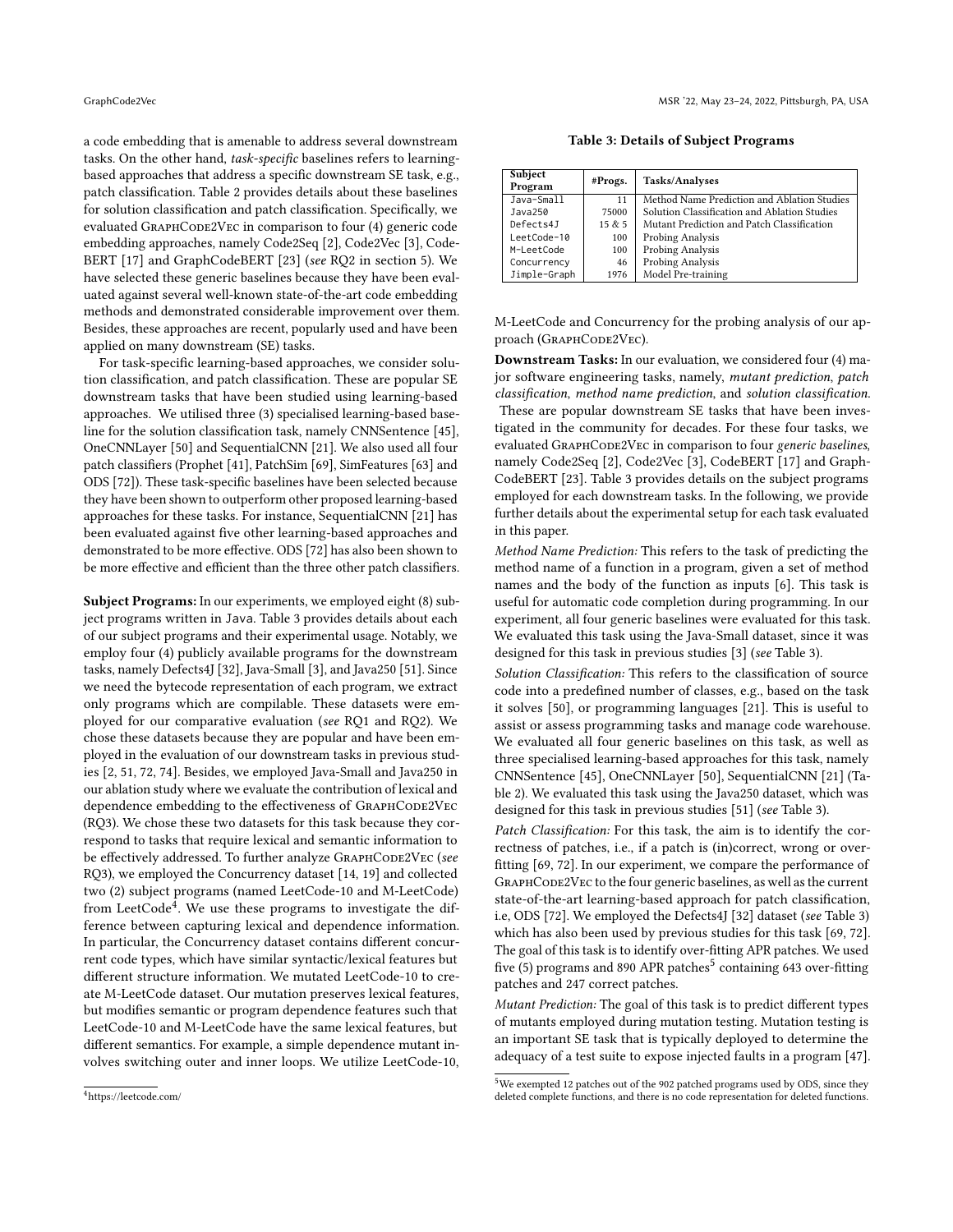In this work, we predict if a mutant is killable or live [\[8\]](#page-11-43). To this end, we employ the Defects4J [\[32\]](#page-11-39) dataset (see Table [3\)](#page-6-0) which has been popularly employed for several SE tasks, including mutation testing [\[48\]](#page-11-44). We curated a mutant prediction dataset containing 15 Java programs, and 16,216 mutants.

Pre-training Setup: For model pre-training, we curated the Jimple-Graph dataset from the Maven repository $^6$  $^6$ , it contains 1,976 Java libraries with about 3.5 millions methods in total. We randomly sample around 10% data for the pre-traning purpose. These Java libraries are from 42 application domains, this ensures a reasonable program diversity, these domains include math and image processing libraries. For the BiLSTM component (Section [3.2\)](#page-4-0), we use one layer with hidden dimension size 150. We pre-train sub-tokens using the Jimple text for each program, the sub-token embedding dimension is set to 100 (see Section [3\)](#page-3-0). We fine-tune the downstream tasks using the obtained pre-trained weights after one epoch. All GNNs use five (5) layers with dropout ratio 0.2. We use Adam [\[34\]](#page-11-45) optimizer with 0.001 learning rate. In our experiment, we evaluated all three (3) pre-training strategies (Section [3.4\)](#page-5-0).

Metrics and Measures: For all tasks, we report F1-score, precision and recall. We discuss most of our results using F1-score since it is the harmonic mean of precision and recall. Besides, it is a better measurement metric than accuracy, especially when the dataset is imbalanced (e.g., Java-Small). Hence, we do not report the accuracy for imbalanced datasets, e.g., mutant data is imbalanced with about 30% live mutants and 70% killable mutants. We provide the code details in the Github repository<sup>[7](#page-7-2)</sup>.

Probing Analysis: The goal of our probing analysis is to ensure that lexical and dependence features are indeed learned by Graph-CODE2VEC's code embedding. Probing is a widely used technique to examine an embedding for desired properties [\[9,](#page-11-46) [53,](#page-12-28) [75\]](#page-12-30). To this end, we trained diagnostic classifiers to probe GRAPHCODE2VEC's code embedding for our desired properties (i.e., lexical and/or program dependence features). Concretely, we train a simple classifier with one MLP layer fed with the learned code embedding (e.g. lexical) to examine if our code embedding encodes the desired property. To achieve this, we curated a dedicated dataset for training and evaluating our probing classifiers. Specifically, we employ three probing datasets, namely LeetCode-10, M-LeetCode and Concurrency (Table [3\)](#page-6-0). We have employed these datasets because they require lexical or dependence embedding to address their corresponding tasks.

Probing Task Design: We design four probing tasks. The first three (Task-1, Task-2 and Task-3) use LeetCode-10 and M-LeetCode, and the last one (Task-4) uses Concurrency. Task-1 classifies what problem the solution code solves on LeetCode-10. LeetCode-10 shares lexical token similarities within one problem group, and some solutions from the different problem groups may have the same semantic structure, e.g., using one for-loop. Therefore, we hypothesize that the lexical embedding is more informative than the semantic embedding for Task-1. Task-2 mixes LeetCode-10 and M-LeetCode, and then judges which dataset the input code is from (binary classification). LeetCode-10 and M-LeetCode share lots of similar lexical tokens but the code semantic structures are different. Hence, the semantic embedding should be more informative than

<span id="page-7-1"></span><sup>6</sup>https://mvnrepository.com/

<span id="page-7-2"></span><sup>7</sup><https://github.com/graphcode2vec/graphcode2vec>

the code lexical syntactic embedding. Task-3 also mixes the two datasets but uses all the 20 labels instead of a binary classification. Task-3 integrates Task-1 and Task-2, requiring both lexical and semantic information. Task-4 is a concurrency bug classification task. The code with same label can have the high lexical similarity but the code semantic structure should be different.

GRAPHCODE2VEC's Configuration: We employ three (3) pretraining strategies, namely node classification, context prediction and VGAE. Our approach supports four (4) GNN architectures for dependence embedding (see Section [3\)](#page-3-0), namely GCN [\[35\]](#page-11-27), Graph-SAGE [\[24\]](#page-11-28), GAT [\[61\]](#page-12-25) and GIN [\[70\]](#page-12-17). In total, we have 12 possible configurations. However, the default configuration is context prediction for pre-training and dependence embedding with GAT architecture. In our experiments, we evaluate the effect of each configuration on the effectiveness of our approach (see Section [5\)](#page-7-0). For all experiments, we keep 10-20% of the dataset as test data. For method name prediction, we used the default data splitting from the public Java-Small dataset. For patch classification task, we used the 10-fold cross validation described in ODS [\[72\]](#page-12-10).

Implementation Details and Platform: GRAPHCODE2VEC was implemented in about 4.8 KLOC of Python code, using the Pytorch ML framework. Our data processing and evaluation code is about 3 KLOC of Java code. We use Soot [\[60\]](#page-12-15) to extract the program dependence graph (PDG). We reuse the code from the public repos-itory of each baseline in our experiments.<sup>[8](#page-7-3)</sup> However, we adapt each baseline to our downstream tasks, e.g., by replacing the classifier but using the same performance metrics. All experiments were conducted on a Tesla V100 GPU server, with 40 CPUs (2.20 GHz) and 256G of main memory. The implementation of GRAPHCODE2VEC is available online<sup>[9](#page-7-4)</sup>.

# <span id="page-7-0"></span>5 EXPERIMENTAL RESULTS

RQ1 Task-specific learning-based applications: This experiment examines how GRAPHCODE2VEC compares to seven (7) stateof-the-art task-specific learning-based techniques for solution classification and patch classification. We selected these two tasks for this experiment due to their popularity, availability of ML-based baselines and their application to vital SE tasks, e.g., automated program repair, patch validation, code evolution, and software warehousing. We evaluated against three solution classifiers, namely CNNSentence [\[45\]](#page-11-11), OneCNNLayer [\[50\]](#page-12-12), SequentialCNN [\[21\]](#page-11-17). We also com-pare GRAPHCODE2VEC to four patch classifiers - Prophet [\[41\]](#page-11-18), PatchSim [\[69\]](#page-12-14), SimFeatures [\[63\]](#page-12-13) and ODS [\[72\]](#page-12-10).

Our evaluation results show that GRAPHCODE2VEC outperforms the state-of-the-art task-specific learning based approaches for the tested tasks, i.e., patch classification, and solution classification. Ta-ble [5](#page-8-0) highlights the effectiveness of GRAPHCODE2VEC in comparison to learning-based approaches for patch classification and solution classification, respectively. In particular, GRAPHCODE2VEC outperforms all seven task-specific baselines in our evaluation. Graph-CODE2VEC outperforms all three baselines for solution classification, it is almost twice as effective as SequentialCNN and OneCNNLayer, and 40% more effective than the best baseline – CNNSentence (see

<span id="page-7-3"></span><sup>8</sup>https://github.com/tech-srl/code2vec,https://github.com/tech-srl/code2seq,

<span id="page-7-4"></span>https://github.com/microsoft/CodeBERT, https://github.com/hukuda222/code2seq <sup>9</sup>https://github.com/graphcode2vec/graphcode2vec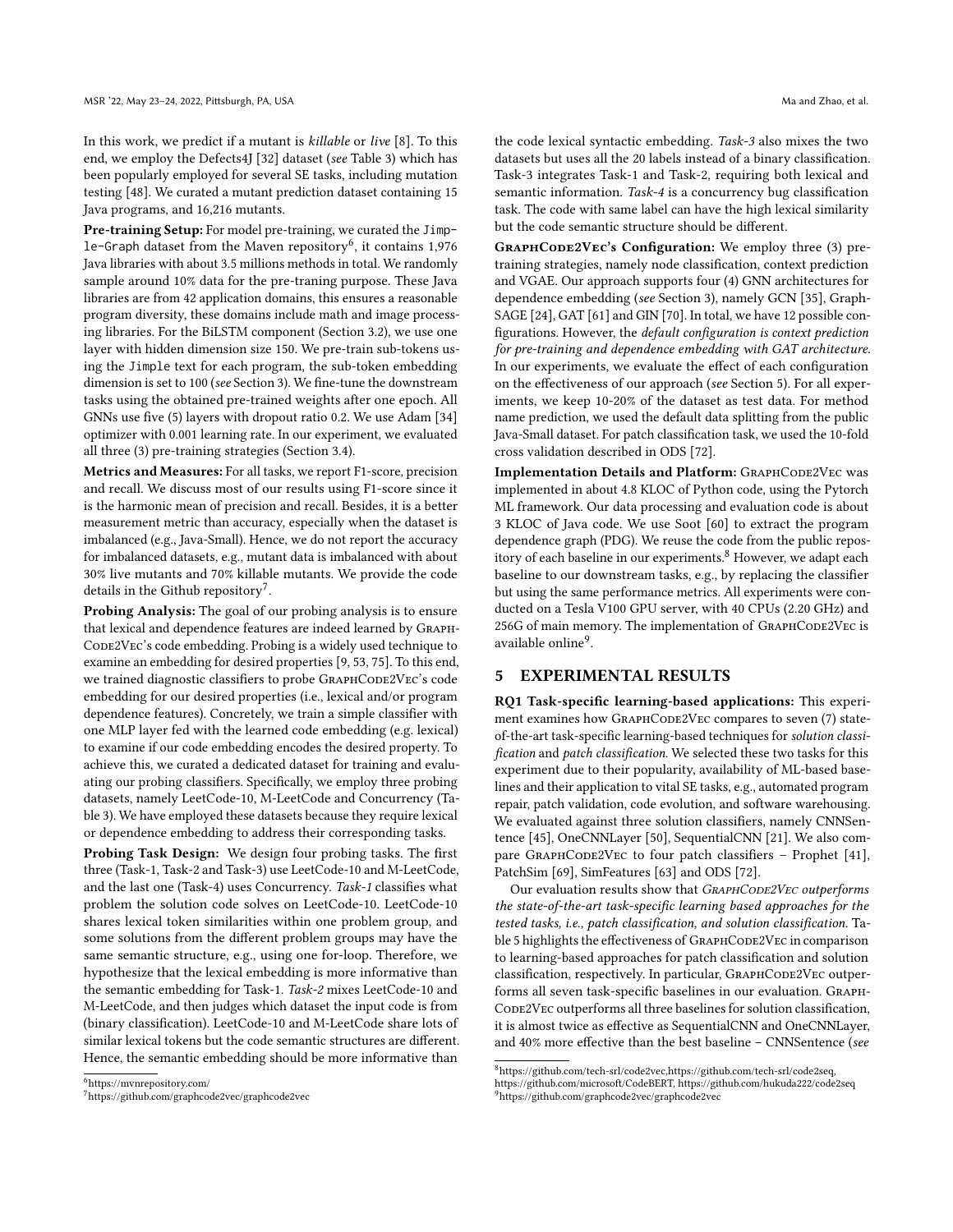<span id="page-8-1"></span>Table 4: Effectiveness of GRAPHCODE2VEC vs. Syntax-only Generic Code Embedding approaches. The best results are in bold text, the results for the best-performing baseline are in italics. We report the improvement in effectiveness between Graph-CODE2VEC and the best-performing baseline in "% Improvement", improvements above five percent (>5%) are in bold text.

| <b>Generic Code</b> |        | <b>Method Name Prediction</b> |        |        | <b>Solution Classification</b> |        |        | <b>Mutant Prediction</b> |        | <b>Patch Classification</b> |        |        |
|---------------------|--------|-------------------------------|--------|--------|--------------------------------|--------|--------|--------------------------|--------|-----------------------------|--------|--------|
| Embedding           | F1     | Preci                         | Recall | F1     | Preci                          | Recall | F1     | Preci                    | Recall | F <sub>1</sub>              | Preci  | Recall |
| Code2Seq            | 0.4920 | 0.5963                        | 0.4187 | 0.7542 | 0.7678                         | 0.7536 | 0.5911 | 0.6423                   | 0.5881 | 0.8901                      | 0.8355 | 0.9541 |
| Code2Vec            | 0.3309 | 0.3779                        | 0.2943 | 0.8034 | 0.8081                         | 0.8028 | 0.6398 | 0.6632                   | 0.6320 | 0.8787                      | 0.8806 | 0.8782 |
| CodeBERT            | 0.3963 | 0.3295                        | 0.4969 | 0.8783 | 0.8747                         | 0.8878 | 0.7106 | 0.7305                   | 0.6995 | 0.9275                      | 0.9099 | 0.9473 |
| GRAPHCODE2VEC       | 0.5807 | 0.6150                        | 0.5502 | 0.9746 | 0.9753                         | 0.9746 | 0.7542 | 0.7569                   | 0.7524 | 0.9359                      | 0.9145 | 0.9602 |
| % Improvement       | 18.03% | 3.14%                         | 10.73% | 10.96% | 11.50%                         | 9.78%  | 6.14%  | 3.61%                    | 7.56%  | 0.91%                       | 0.51%  | 0.64%  |

<span id="page-8-0"></span>Table 5: Effectiveness of GRAPHCODE2VEC (aka "GRAPH.") vs. Task-Specific learning-based approaches for two SE tasks. The best results are in bold text, the results for the second best-performing approach are in italics. The improvement in effectiveness between GRAPHCODE2VEC and the bestperforming baseline is reported in "Graph. (% Improv.)".

|           |                    |             |                     | <b>Solution Classification</b> | <b>Patch Classification</b> |              |                             |       |                             |  |  |  |
|-----------|--------------------|-------------|---------------------|--------------------------------|-----------------------------|--------------|-----------------------------|-------|-----------------------------|--|--|--|
|           | <b>CNN</b><br>Sen. | One<br>CNN. | Seq.-<br><b>CNN</b> | GRAPH.<br>$($ % Improv. $)$    | SimFea-<br>tures            | Prop-<br>het | Patch-<br><b>ODS</b><br>Sim |       | GRAPH.<br>$($ % Improv. $)$ |  |  |  |
| F1-Score  | 0.690              | 0.540       | 0.470               | $0.970(40.6\%)$                | 0.881                       | 0.892        | 0.881                       | 0.900 | 0.915(1.7%)                 |  |  |  |
| Recall    | 0.690              | 0.540       | 0.470               | $0.970(40.6\%)$                | 0.895                       | 0.891        | 0.389                       | 0.950 | 0.960(2.1%)                 |  |  |  |
| Precision | 0.700              | 0.550       | 0.480               | 0.970(38.6%)                   | 0.870                       | 0.889        | 0.830                       | 0.924 | 0.936(1.3%)                 |  |  |  |

Table [5\)](#page-8-0). In addition, GRAPHCODE2VEC outperforms all four state of the art patch classifiers, i.e., ODS [\[72\]](#page-12-10), Prophet [\[41\]](#page-11-18)), PatchSim [\[69\]](#page-12-14) and SimFeatures [\[63\]](#page-12-13). It is at least twice as effective as PatchSim (in terms of recall) and slightly (up to 2%) more effective than the best baseline, i.e., ODS (see Table [5\)](#page-8-0). This result demonstrates the utility of our approach in addressing both downstream tasks. Furthermore, it highlights the effectiveness of generic code embedding in comparison to specialised learning-based approaches. This superior performance can be attributed to the fact that GRAPHCODE2VEC is generic, and it employs self-supervised model pre-training.

 $G$ RAPHCODE2VEC is up to two times (2x) more effective than the seven (7) state-of-the-art task-specific approaches, for both tasks.

RQ2 Generic Code embedding: In this experiment, we demonstrate how GRAPHCODE2VEC compares to the state-of-the-art generic code embedding approaches. We thus, compare the effectiveness of GRAPHCODE2VEC with three (3) syntax-only generic baselines, namely CodeBERT, Code2Seq and Code2Vec. Additionally, we compare the effectiveness of our approach to a a larger and more complex state-of-the-art generic approach that captures both syntax and semantics, specifically, GraphCodeBERT. We used four (4) downstream SE tasks – method name prediction, solution classification, mutant prediction and patch classification.

Syntax-only Generic Embedding: In our evaluation, we found that our approach (GRAPHCODE2VEC) outperforms all syntax-based generic baselines for all tasks. Table [4](#page-8-1) highlights the effectiveness of GRAPHCODE2VEC in comparison to the baselines (i.e., Code2seq, Code2Vec and CodeBERT). As an example, consider method name prediction, GRAPHCODE2VEC is twice as effective as some baselines, e.g., Code2Vec. For all (four) tasks, GRAPHCODE2VEC clearly outperforms all baselines across all metrics. It is up to 12% and 18% more effective than the best baselines, CodeBERT and Code2Seq,

respectively. We observed CodeBERT is the best baseline on three tasks. We attribute the performance of CodeBERT on these tasks to its much higher complexity (i.e., huge number of trainable parameters, more than 124M) and the size of the pre-training dataset (8.5M) [\[29\]](#page-11-47). Overall, our results demonstrate that including semantic program features improves the performance of code representation across these downstream tasks. Thus, emphasizing the importance of semantic features in addressing SE tasks, especially the need to capture program dependencies in code representation.

For all (four) tasks, GRAPHCODE2VEC is (up to 18%) more effective than (the best) syntax-only baselines.

Complementarity with GraphCodeBERT: We also observe that despite the lower complexity of our approach (GRAPHCODE2VEC), it is comparable and complementary to GraphCodeBERT across tested tasks. GraphCodeBERT captures both syntactic and semantic program features but, it is significantly larger and complex than Graph-CODE2VEC. Table [6](#page-9-0) highlights the complexity and effectiveness of GraphCodeBERT in comparison to GRAPHCODE2VEC. For instance, GraphCodeBERT has at least 50 times (50x) as many trainable parameters as GRAPHCODE2VEC (124 million versus 2.8 million parameters), and seven times (7x) as much pre-training data (2.3M versus 314K methods). Despite the difference in size and complexity, Graph-CodeBERT has a comparable performance to GRAPHCODE2VEC. Specifically, GraphCode2Vec outperforms GraphCodeBERT on two tasks (method name prediction and patch classification) and it is comparable on the other two tasks (solution classification, and mutant prediction). Notably, GraphCodeBERT has a negligible improvement over GRAPHCODE2VEC for these two tasks (about 1%). These results demonstrate that although simpler and trained on 7 times less data, GRAPHCODE2VEC is complementary to GraphCode-BERT. This disparity in size and complexity implies that precise program dependence information is important. Nevertheless, our results show that both GraphCode2Vec and GraphCodeBERT are more effective than syntax-only approaches, e.g., CodeBERT (cf. Table [5](#page-8-0) and Table [6\)](#page-9-0).

GRAPHCODE2VEC is complementary to GraphCodeBERT despite being simpler and trained on seven times (7x) less data. It is more effective on two tasks, and comparable on the other two tasks.

RQ3 Further Analyses: The goal of this research question is to examine the impact of model pre-training on improving Graph-CODE2VEC's effectiveness on downstream tasks. We also investigate if GraphCode2Vec effectively captures lexical and/or semantic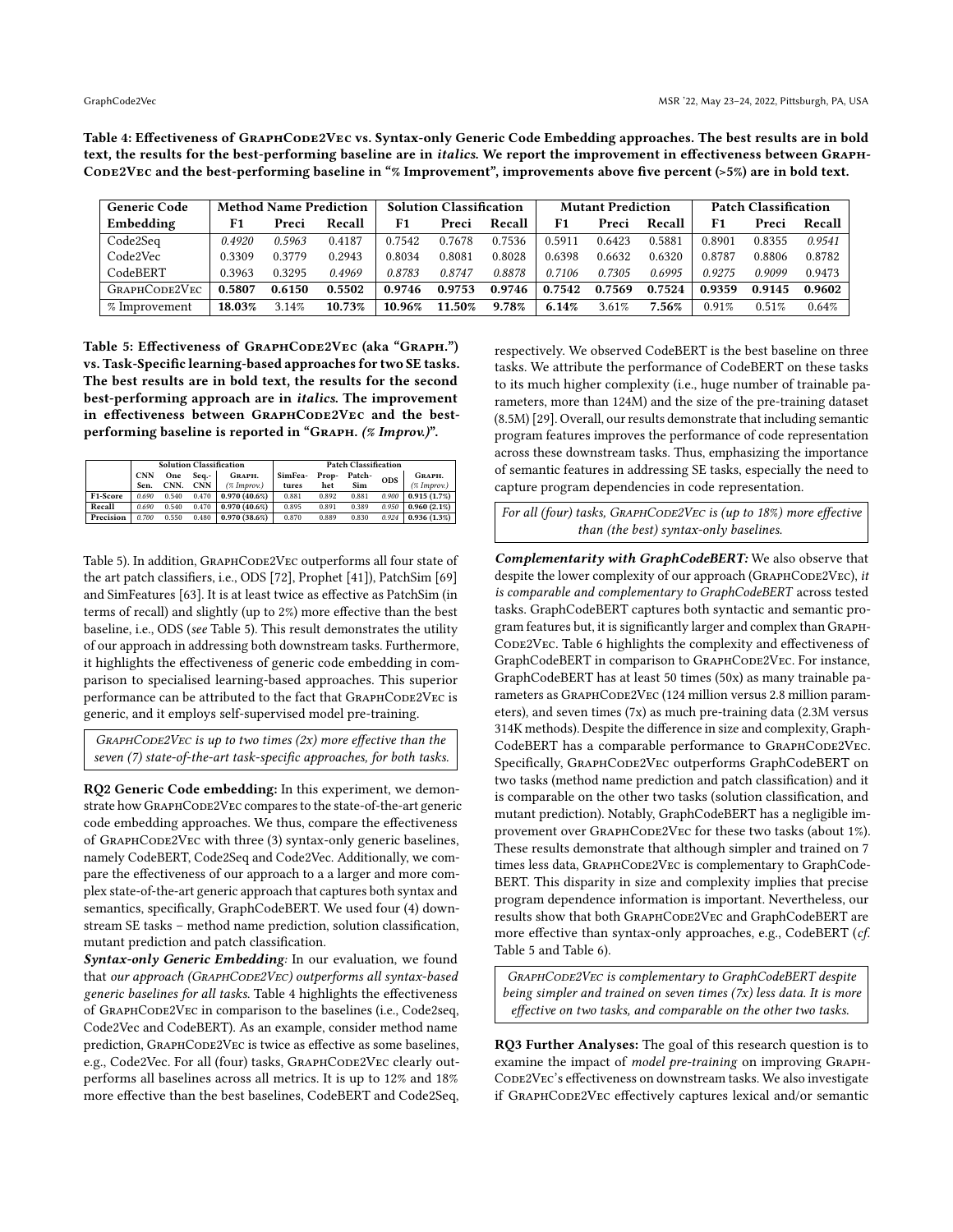<span id="page-9-0"></span>Table 6: Effectiveness of GRAPHCODE2VEC vs. GraphCodeBERT. Lower complexity, the best results and higher improvements (above five percent (>5%)) are in bold text.) are in bold text.

| <b>Generic Code</b> | Model | Pretrain | <b>Method Name Prediction</b> |           |        | <b>Solution Classification</b> |          |          |          | <b>Mutant Prediction</b> |          | <b>Patch Classification</b> |        |          |
|---------------------|-------|----------|-------------------------------|-----------|--------|--------------------------------|----------|----------|----------|--------------------------|----------|-----------------------------|--------|----------|
| Embedding           | Size  | Data     |                               | Preci     | Recall | F1                             | Preci    | Recall   | F1       | Preci                    | Recall   |                             | Preci  | Recall   |
| GraphCodeBERT       | 124M  | 2.3M     | 0.5761                        | 0.7261    | 0.4775 | 0.9850                         | 0.9868   | 0.9843   | 0.7649   | 0.768                    | 0.7623   | 0.9317                      | 0.9108 | 0.9557   |
| GRAPHCODE2VEC       | 2.8M  | 314K     | 0.5807                        | 0.6150    | 0.5502 | 0.9746                         | 0.9753   | 0.9746   | 0.7542   | 0.7569                   | 0.7524   | 0.9359                      | 0.9145 | 0.9602   |
| % Improvement       | 50X   |          | .99%                          | $-15.30%$ | 15.23% | $-1.07%$                       | $-1.17%$ | $-0.18%$ | $-1.40%$ | $-1.45%$                 | $-1.30%$ | 0.45%                       | 0.41%  | $0.47\%$ |

<span id="page-9-2"></span>Table 7: Probing Analysis results showing the accuracy for all pre-training strategies and GNN configurations. Best results for each sub-category are in bold, and the better results between syntactic (lexical) embedding and semantic embedding is in italics. "syn+sem" refers to GRAPHCODE2VEC's models capturing both syntactic and semantic features.

| Pre-training    | Captured  |                    |            | Task-1 (syntax-only) |                   |            |       | Task-2 (semantic-only)        |       |       |            | <b>Task-3</b> (syntax and semantic) |            |            |       | Task-4 (semantic-only) |       |
|-----------------|-----------|--------------------|------------|----------------------|-------------------|------------|-------|-------------------------------|-------|-------|------------|-------------------------------------|------------|------------|-------|------------------------|-------|
| <b>Strategy</b> | Feature   | <b>GCN</b>         | <b>GIN</b> | GSAGE                | <b>GAT</b>        | <b>GCN</b> | GIN   | <b>GSAGE</b>                  | GAT   | GCN   | <b>GIN</b> | GSAGE                               | <b>GAT</b> | <b>GCN</b> | GIN   | <b>GSAGE</b>           | GAT   |
| Context         | semantic  | 0.822              | 0.674      | 0.842                | 0.886             | 0.684      | 0.614 | 0.704                         | 0.741 | 0.513 | 0.381      | 0.543                               | 0.612      | 0.654      | 0.666 | 0.657                  | 0.594 |
|                 | syntactic | 0.934              | 0.938      | 0.942                | 0.928             | 0.615      | 0.602 | 0.617                         | 0.602 | 0.529 | 0.527      | 0.528                               | 0.527      | 0.580      | 0.525 | 0.524                  | 0.449 |
|                 | syn+sem   | 0.918              | 0.928      | 0.95                 | 0.942             | 0.641      | 0.641 | 0.688                         | 0.797 | 0.559 | 0.546      | 0.587                               | 0.6        | 0.605      | 0.592 | 0.608                  | 0.592 |
|                 | semantic  | 0.758              | 0.820      | 0.802                | 0.840             | 0.651      | 0.667 | 0.741                         | 0.686 | 0.426 | 0.514      | 0.625                               | 0.563      | 0.647      | 0.664 | 0.659                  | 0.670 |
| Node            | syntactic | 0.904              | 0.884      | 0.876                | 0.916             | 0.584      | 0.587 | 0.606                         | 0.593 | 0.516 | 0.504      | 0.490                               | 0.513      | 0.484      | 0.476 | 0.420                  | 0.550 |
|                 | syn+sem   | 0.872              | 0.9        | 0.876                | 0.902             | 0.624      | 0.618 | 0.691                         | 0.67  | 0.522 | 0.508      | 0.572                               | 0.545      | 0.519      | 0.522 | 0.451                  | 0.57  |
|                 | semantic  | 0.856              | 0.812      | 0.868                | 0.866             | 0.594      | 0.653 | 0.583                         | 0.617 | 0.403 | 0.532      | 0.407                               | 0.477      | 0.673      | 0.680 | 0.674                  | 0.656 |
| <b>VGAE</b>     | syntactic | 0.916              | 0.932      | 0.928                | 0.950             | 0.591      | 0.572 | 0.594                         | 0.599 | 0.485 | 0.494      | 0.492                               | 0.495      | 0.523      | 0.617 | 0.584                  | 0.591 |
|                 | svn+sem   | 0.92               | 0.926      | 0.928                | 0.938             | 0.59       | 0.63  | 0.591                         | 0.596 | 0.498 | 0.548      | 0.508                               | 0.492      | 0.627      | 0.658 | 0.531                  | 0.586 |
| Best Config.    |           | Syntactic $= 8/12$ |            |                      | Semantic $= 9/12$ |            |       | Syntactic + Semantic = $7/12$ |       |       |            | Semantic $= 12/12$                  |            |            |       |                        |       |

<span id="page-9-1"></span>Table 8: Effectiveness (F1-Score) of GRAPHCoDE2VEC on all GNN configurations and Pre-training Strategies, for all downstream tasks. For each subcategory, the best results for each category are in bold text.

|                 |          | <b>Method Name Prediction</b>  |        |             |         |          | <b>Solution Classification</b> |          |             |         |
|-----------------|----------|--------------------------------|--------|-------------|---------|----------|--------------------------------|----------|-------------|---------|
| <b>GNN</b>      | No Pre-  | <b>Pre-training Strategies</b> |        |             |         | No Pre-  | <b>Pre-training Strategies</b> |          |             |         |
|                 | training | Context                        | Node   | <b>VGAE</b> | Average | training | Context                        | Node     | <b>VGAE</b> | Average |
| <b>GCN</b>      | 0.4494   | 0.5018                         | 0.4859 | 0.5337      | 0.4930  | 0.9679   | 0.9710                         | 0.9710   | 0.9751      | 0.9712  |
| <b>GIN</b>      | 0.4347   | 0.4684                         | 0.4037 | 0.5266      | 0.4584  | 0.9645   | 0.9711                         | 0.9700   | 0.9710      | 0.9692  |
| GraphSage       | 0.3998   | 0.5006                         | 0.4531 | 0.5412      | 0.4736  | 0.9675   | 0.9712                         | 0.9721   | 0.9727      | 0.9709  |
| <b>GAT</b>      | 0.4246   | 0.5807                         | 0.6194 | 0.5890      | 0.5534  | 0.9647   | 0.9746                         | 0.9703   | 0.9735      | 0.9708  |
| Average         | 0.4271   | 0.5129                         | 0.4905 | 0.5476      |         | 0.9662   | 0.9720                         | 0.9718   | 0.9731      |         |
| <b>Variance</b> | 0.0003   | 0.0017                         | 0.0064 | 0.0006      |         | $2.2e-6$ | $2.2e-6$                       | $7.1e-7$ | $2.3e-6$    |         |
| <b>SD</b>       | 0.0180   | 0.0413                         | 0.0800 | 0.0244      |         | 0.0015   | 0.0015                         | 0.0008   | 0.0015      |         |

<span id="page-9-3"></span>Table 9: Ablation Study results showing the F1-Score of GraphCode2Vec. Best results are bold.

| Pre-training    | Captured  |            |            | <b>Method Name Prediction</b> |            | <b>Solution Classification</b> |            |              |            |  |
|-----------------|-----------|------------|------------|-------------------------------|------------|--------------------------------|------------|--------------|------------|--|
| <b>Strategy</b> | Feature   | <b>GCN</b> | <b>GIN</b> | <b>GSAGE</b>                  | <b>GAT</b> | <b>GCN</b>                     | <b>GIN</b> | <b>GSAGE</b> | <b>GAT</b> |  |
| Context         | semantic  | 0.5454     | 0.4674     | 0.5038                        | 0.6082     | 0.9698                         | 0.9649     | 0.9682       | 0.9740     |  |
|                 | syntactic | 0.4575     | 0.4500     | 0.4644                        | 0.4381     | 0.9614                         | 0.9560     | 0.9588       | 0.9610     |  |
| Node            | semantic  | 0.4843     | 0.4136     | 0.4404                        | 0.5888     | 0.9738                         | 0.9711     | 0.9696       | 0.9704     |  |
|                 | syntactic | 0.3800     | 0.3845     | 0.3660                        | 0.3560     | 0.9563                         | 0.9562     | 0.9572       | 0.9595     |  |
| <b>VGAE</b>     | semantic  | 0.5988     | 0.4786     | 0.3675                        | 0.5464     | 0.9725                         | 0.9663     | 0.9671       | 0.9711     |  |
|                 | syntactic | 0.3922     | 0.4053     | 0.3936                        | 0.4058     | 0.9711                         | 0.9659     | 0.9626       | 0.9705     |  |
| Best config.    |           |            |            | Semantic $= 11/12$            |            | Semantic = $12/12$             |            |              |            |  |

program feature(s). We employ probing analysis to analyze if pretrained GRAPHCODE2VEC models learn the lexical and semantic features required for feature-specific tasks, i.e, that require capturing either or both features to be well-addressed. For instance, Task-4 is the concurrency classification task requiring semantic features. In addition, we conduct an ablation study to investigate how the syntactic and semantic information captured by Graph-CODE2VEC influence its effectiveness on downstream tasks. Finally, we evaluate the sensitivity of our approach to the selected GNN.

Model Pre-training: We examine if the three pre-training strategies improve the effectiveness of GRAPHCODE2VEC on downstream tasks, using two downstream tasks and all three pre-training strategies (node, context and VGAE) (see Table [8\)](#page-9-1).

We found that model pre-training improves the effectiveness of GRAPHCODE2VEC across all tasks. Pre-training improves its effectiveness by up to 28%, on average. For instance, consider model pre-training with VGAE strategy for method name prediction (see Table [8\)](#page-9-1). This result implies that model pre-training improves the effectiveness of GRAPHCODE2VEC on downstream SE tasks.

Model pre-training improves the effectiveness of GRAPHCODE2VEC (by up to 28%, on average) across all tasks.

Probing Analysis: Let us examine if our pre-trained code embedding indeed encodes the desired lexical and semantic program features. To achieve this, we use the lexical embedding and semantic embedding from GRAPHCODE2VEC's pre-training as inputs for probing. In this probing analysis, only the classifier is trainable and GRAPHCODE2VEC is frozen and non-trainable. We use one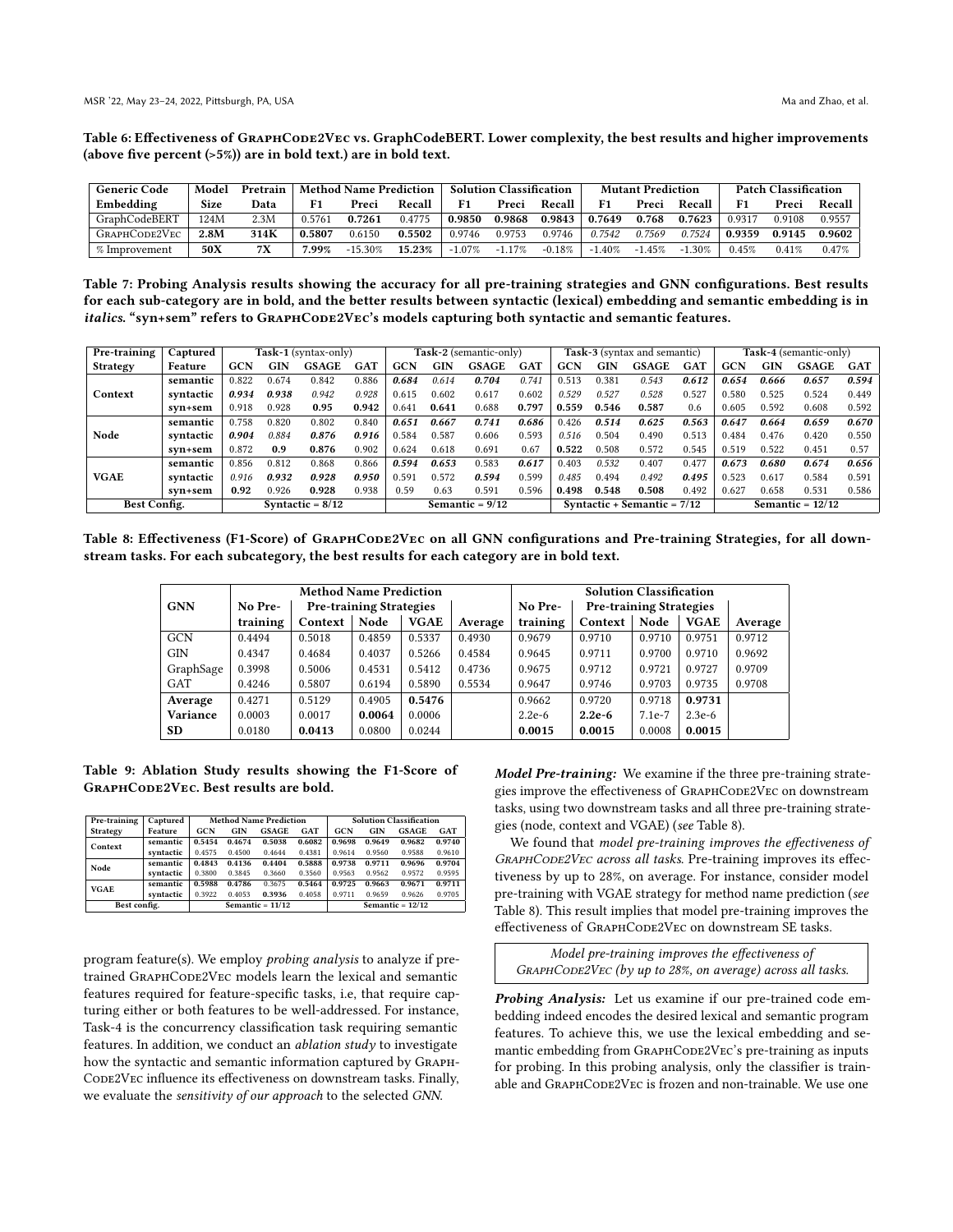MLP-layer classifier to evaluate these models on four tasks, Task-1 requires only lexical/syntactic information. However, Task-2 and Task-4 require only semantic information (program dependence). Finally, Task-3 subsumes tasks one and two, such that it requires both syntactic and semantic information.

Our evaluation results show that GRAPHCODE2VEC's pre-trained code embedding mostly captures the desired lexical and semantic program features for all tested tasks, regardless of the pre-training strategy or GNN configuration. Table [7](#page-9-2) highlights the effectiveness of each frozen pre-trained model for each task, configuration and pretraining strategy. Notably, the frozen pre-trained model performed best for the desired embedding for each task in three-quarters (36/48=75%) of all tested configurations. As an example, for tasks requiring semantic information (Task-2 and Task-4), our pre-trained model encoding only semantic information performed best for 88% of all configurations (21/24 cases). This result demonstrates that GRAPHCODE2VEC effectively encodes either or both syntactic and semantic features, this is evidenced by the effectiveness of models encoding desired feature(s) for feature-specific tasks.

GRAPHCODE2VEC effectively encodes the syntactic and/or semantic features, feature-specific models performed best in 75% of cases.

Ablation Study: We investigate the impact of syntactic/lexical embedding and semantic/dependence embedding on addressing downstream tasks. Using method name prediction and solution classification, we examine how removing lexical embedding or dependence embedding during the fine-tuning of GRAPHCODE2VEC's pre-trained model impacts the effectiveness of the approach.

Our results show that GRAPHCODE2VEC's dependence embedding is important to effectively address our downstream SE tasks. Table [9](#page-9-3) presents the ablation study results. In particular, results show that models fine-tuned with only semantic information outperformed those fine-tuned with syntactic features in almost all  $(23/24 = 96\%$ of) cases. This result demonstrates the effectiveness of dependence embedding in addressing downstream SE tasks.

Results show that dependence/semantic embedding is vital to the effectiveness of GRAPHCODE2VEC on downstream SE tasks.

GNN Sensitivity: This experiment evaluates the sensitivity of our approach to the choice of GNN. Table [8](#page-9-1) provides details of the GNN sensitivity analysis, tasks and GNN configurations. To evaluate this, we compute the variance and standard deviation (SD) of the effectiveness of GRAPHCODE2VEC when employing different GNNs.

Our evaluation results show that GRAPHCODE2VEC is stable, it is not highly sensitive to the choice of GNN. Table [8](#page-9-1) shows the details of the SD and variance of our approach for each GNN configuration. Across all tasks, the variance and SD of the GRAPHCODE2VEC is mostly low, it is maximum 0.0064 and 0.0413, respectively.

GRAPHCODE2VEC is stable across GNN configurations, the variance and SD of its effectiveness are very low for all configurations.

#### 6 THREATS TO VALIDITY

External Validity: This refers to the generalizability of our approach and results, especially beyond our data sets, tasks and models. For instance, there is a threat that GRAPHCODE2VEC does not generalize to other (SE) tasks and other Java programs. To mitigate this threat, we have evaluated GRAPHCODE2VEC using mature Java programs with varying sizes and complexity (see Table [3\)](#page-6-0), as well as downstream tasks with varying complexities and requirements.

Internal Validity: This threat refers to the correctness of our implementation, if we have correctly represented lexical and semantic features in our code embedding. We mitigate this threat by evaluating the validity of our implementation with probing analysis and ablation studies (see Section [5\)](#page-7-0). We have also compared Graph-CODE2VEC to 7 baselines using four (4) major downstream tasks. In addition, we have conducted further analysis to test our implementation using different pre-training strategies and GNN configurations. We also provide our implementation, (pre-trained) models and experimental data for scrutiny, replication and reuse.

Construct Validity: This is the threat posed by our design/implementation choices and their implications on our findings. Notably, our choice of intermediate code representation (i.e., Jimple) instead of source code implies that our approach lacks natural language text (such as code comments) in the (pre-)training dataset. Indeed, GRAPHCODE2VEC would not capture this information as it is. However, it is possible to extend GRAPHCODE2VEC to also capture natural language text. This can be achieved by performing lexical and program dependence analysis at the source code level.

#### 7 CONCLUSION

In this paper, we have proposed GRAPHCODE2VEC, a novel and generic code embedding approach that captures both syntactic and semantic program features. We have evaluated it in comparison to the state-of-the-art generic code embedding approaches, as well as specialised, task-specific learning based applications. Using seven (7) baselines and four (4) major downstream SE tasks, we show that GRAPHCODE2VEC is stable and effectively applicable to several downstream SE tasks, e.g., patch classification and solution classification. Moreover, we show that it indeed captures both lexical and dependency features, and we demonstrate the importance of generically embedding both features to solve downstream SE tasks.

In the future, we plan to address certain limitations of Graph-CODE2VEC. GRAPHCODE2VEC does not capture dynamic information (e.g., program execution) and textual source code details (e.g., comments), both of which are important for some SE tasks. To address the lack of dynamic code embedding, we plan to investigate how GRAPHCODE2VEC can effectively capture run-time information (such as program traces or code coverage) so it is applicable to SE tasks that are dependent on dynamic information (e.g., testing, debugging and program repair). Additionally, we plan to extend GRAPHCODE2VEC to account for textual source code information such that it is amenable to tasks requiring such features (e.g., program search and code completion).

To encourage replication and reuse, we provide our prototypical implementation of GRAPHCODE2VEC and our experimental data:

#### <https://github.com/graphcode2vec/graphcode2vec>

# ACKNOWLEDGMENTS

This work is supported by the Luxembourg National Research Funds (FNR) through the CORE project grant C17/IS/11686509/CODEMATES.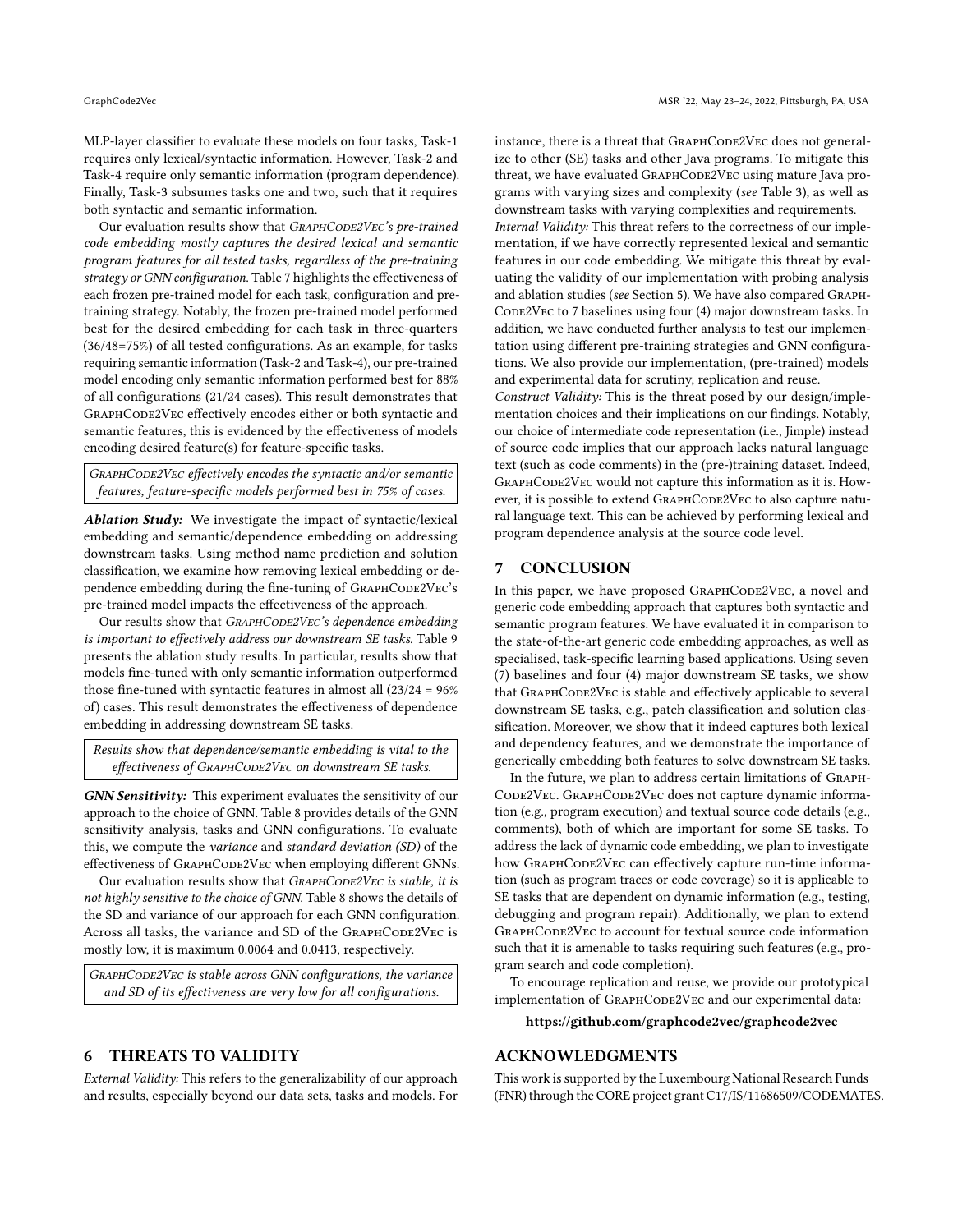MSR '22, May 23-24, 2022, Pittsburgh, PA, USA Ma and Zhao, et al. (2012) And and Zhao, et al. (2014) Ma and Zhao, et al.

#### **REFERENCES**

- <span id="page-11-2"></span>[1] Miltiadis Allamanis, Marc Brockschmidt, and Mahmoud Khademi. 2017. Learning to represent programs with graphs. arXiv preprint arXiv:1711.00740 (2017).
- <span id="page-11-12"></span>[2] Uri Alon, Shaked Brody, Omer Levy, and Eran Yahav. 2019. code2seq: Generating Sequences from Structured Representations of Code. arXiv[:1808.01400](https://arxiv.org/abs/1808.01400) [cs.LG]
- <span id="page-11-3"></span>[3] Uri Alon, Meital Zilberstein, Omer Levy, and Eran Yahav. 2019. code2vec: Learning distributed representations of code. Proceedings of the ACM on Programming Languages 3, POPL (2019), 1–29.
- <span id="page-11-0"></span>Richard E Bellman. 2015. Adaptive control processes. Princeton university press.
- <span id="page-11-4"></span>[5] Tal Ben-Nun, Alice Shoshana Jakobovits, and Torsten Hoefler. 2018. Neural code comprehension: A learnable representation of code semantics. arXiv preprint arXiv:1806.07336 (2018).
- <span id="page-11-13"></span>[6] Nghi DQ Bui, Yijun Yu, and Lingxiao Jiang. 2021. InferCode: Self-Supervised Learning of Code Representations by Predicting Subtrees. In 2021 IEEE/ACM 43rd International Conference on Software Engineering (ICSE). IEEE, 1186–1197.
- <span id="page-11-5"></span>[7] Luca Buratti, Saurabh Pujar, Mihaela Bornea, Scott McCarley, Yunhui Zheng, Gaetano Rossiello, Alessandro Morari, Jim Laredo, Veronika Thost, Yufan Zhuang, et al. 2020. Exploring software naturalness through neural language models. arXiv preprint arXiv:2006.12641 (2020).
- <span id="page-11-43"></span>[8] Thierry Titcheu Chekam, Mike Papadakis, Tegawendé F. Bissyandé, Yves Le Traon, and Koushik Sen. 2020. Selecting fault revealing mutants. Empir. Softw. Eng. 25, 1 (2020), 434–487.<https://doi.org/10.1007/s10664-019-09778-7>
- <span id="page-11-46"></span>[9] Alexis Conneau, German Kruszewski, Guillaume Lample, Loïc Barrault, and Marco Baroni. 2018. What you can cram into a single \$&!#\* vector: Probing sentence embeddings for linguistic properties. In Proceedings of the 56th Annual Meeting of the Association for Computational Linguistics (Volume 1: Long Papers). Association for Computational Linguistics, Melbourne, Australia, 2126–2136. <https://doi.org/10.18653/v1/P18-1198>
- <span id="page-11-6"></span>[10] Chris Cummins, Hugh Leather, Zacharias Fisches, Tal Ben-Nun, Torsten Hoefler, and Michael O'Boyle. 2020. Deep Data Flow Analysis. arXiv preprint arXiv:2012.01470 (2020).
- <span id="page-11-22"></span>[11] Jeffrey Dean, David Grove, and Craig Chambers. 1995. Optimization of Object-Oriented Programs Using Static Class Hierarchy Analysis. In Proceedings of the 9th European Conference on Object-Oriented Programming (ECOOP '95). Springer-Verlag, Berlin, Heidelberg, 77–101.
- <span id="page-11-14"></span>[12] Jacob Devlin, Ming-Wei Chang, Kenton Lee, and Kristina Toutanova. 2018. Bert: Pre-training of deep bidirectional transformers for language understanding. arXiv preprint arXiv:1810.04805 (2018).
- <span id="page-11-24"></span>[13] Jacob Devlin, Ming-Wei Chang, Kenton Lee, and Kristina Toutanova. 2019. BERT: Pre-training of Deep Bidirectional Transformers for Language Understanding. In Proceedings of the 2019 Conference of the North American Chapter of the Association for Computational Linguistics: Human Language Technologies, Volume 1 (Long and Short Papers). Association for Computational Linguistics, Minneapolis, Minnesota, 4171–4186.<https://doi.org/10.18653/v1/N19-1423>
- <span id="page-11-40"></span>[14] Hyunsook Do, Sebastian Elbaum, and Gregg Rothermel. 2005. Supporting controlled experimentation with testing techniques: An infrastructure and its potential impact. Empirical Software Engineering 10, 4 (2005), 405–435.
- <span id="page-11-19"></span>[15] Arni Einarsson and Janus Dam Nielsen. 2008. A survivor's guide to Java program analysis with soot. BRICS, Department of Computer Science, University of Aarhus, Denmark 17 (2008).
- <span id="page-11-34"></span>[16] Dumitru Erhan, Aaron Courville, Yoshua Bengio, and Pascal Vincent. 2010. Why does unsupervised pre-training help deep learning?. In Proceedings of the thirteenth international conference on artificial intelligence and statistics. JMLR Workshop and Conference Proceedings, 201–208.
- <span id="page-11-7"></span>[17] Zhangyin Feng, Daya Guo, Duyu Tang, Nan Duan, Xiaocheng Feng, Ming Gong, Linjun Shou, Bing Qin, Ting Liu, Daxin Jiang, et al. 2020. Codebert: A pre-trained model for programming and natural languages. arXiv preprint arXiv:2002.08155 (2020).
- <span id="page-11-21"></span>[18] Jeanne Ferrante, Karl J. Ottenstein, and Joe D. Warren. 1987. The Program Dependence Graph and Its Use in Optimization. ACM Trans. Program. Lang. Syst. 9, 3 (July 1987), 319–349.<https://doi.org/10.1145/24039.24041>
- <span id="page-11-41"></span>[19] Abel Garcia and Cosimo Laneve. 2017. JaDA–the Java deadlock analyser. Behavioural Types: from Theories to Tools (2017), 169–192.
- <span id="page-11-30"></span>[20] Sahar Ghannay, Benoit Favre, Yannick Esteve, and Nathalie Camelin. 2016. Word embedding evaluation and combination. In Proceedings of the Tenth International Conference on Language Resources and Evaluation (LREC'16). 300–305.
- <span id="page-11-17"></span>[21] Shlok Gilda. 2017. Source code classification using Neural Networks. In 2017 14th International Joint Conference on Computer Science and Software Engineering (JCSSE). IEEE, 1–6.
- <span id="page-11-16"></span>[22] Justin Gilmer, Samuel S. Schoenholz, Patrick F. Riley, Oriol Vinyals, and George E. Dahl. 2017. Neural Message Passing for Quantum Chemistry. CoRR abs/1704.01212 (2017). arXiv[:1704.01212](https://arxiv.org/abs/1704.01212)<http://arxiv.org/abs/1704.01212>
- <span id="page-11-8"></span>[23] Daya Guo, Shuo Ren, Shuai Lu, Zhangyin Feng, Duyu Tang, Shujie Liu, Long Zhou, Nan Duan, Alexey Svyatkovskiy, Shengyu Fu, et al. 2020. Graphcodebert: Pre-training code representations with data flow. arXiv preprint arXiv:2009.08366
- <span id="page-11-28"></span>(2020). [24] William L Hamilton, Rex Ying, and Jure Leskovec. 2017. Inductive representation learning on large graphs. In Proceedings of the 31st International Conference on

Neural Information Processing Systems. 1025–1035.

- <span id="page-11-25"></span>[25] Benjamin Heinzerling and Michael Strube. 2018. BPEmb: Tokenization-free Pretrained Subword Embeddings in 275 Languages. In Proceedings of the Eleventh International Conference on Language Resources and Evaluation (LREC 2018). European Language Resources Association (ELRA), Miyazaki, Japan. [https:](https://aclanthology.org/L18-1473) [//aclanthology.org/L18-1473](https://aclanthology.org/L18-1473)
- <span id="page-11-9"></span>[26] Thong Hoang, Hong Jin Kang, David Lo, and Julia Lawall. 2020. CC2Vec: Distributed Representations of Code Changes. In Proceedings of the ACM/IEEE 42nd International Conference on Software Engineering (Seoul, South Korea) (ICSE '20). Association for Computing Machinery, New York, NY, USA, 518–529. <https://doi.org/10.1145/3377811.3380361>
- <span id="page-11-37"></span>[27] Weihua Hu, Bowen Liu, Joseph Gomes, Marinka Zitnik, Percy Liang, Vijay Pande, and Jure Leskovec. 2019. Strategies for pre-training graph neural networks. arXiv preprint arXiv:1905.12265 (2019).
- <span id="page-11-31"></span>[28] Gao Huang, Zhuang Liu, Laurens Van Der Maaten, and Kilian Q Weinberger. 2017. Densely connected convolutional networks. In Proceedings of the IEEE conference on computer vision and pattern recognition. 4700–4708.
- <span id="page-11-47"></span>[29] Hamel Husain, Ho-Hsiang Wu, Tiferet Gazit, Miltiadis Allamanis, and Marc Brockschmidt. 2019. Codesearchnet challenge: Evaluating the state of semantic code search. arXiv preprint arXiv:1909.09436 (2019).
- <span id="page-11-1"></span>[30] Lingxiao Jiang, Ghassan Misherghi, Zhendong Su, and Stephane Glondu. 2007. Deckard: Scalable and accurate tree-based detection of code clones. In 29th International Conference on Software Engineering (ICSE'07). IEEE, 96–105.
- <span id="page-11-26"></span>[31] Dan Jurafsky and James H. Martin. 2021. Speech & language processing.
- <span id="page-11-39"></span>[32] René Just, Darioush Jalali, and Michael D Ernst. 2014. Defects4J: A database of existing faults to enable controlled testing studies for Java programs. In Proceedings of the 2014 International Symposium on Software Testing and Analysis. 437–440.
- <span id="page-11-10"></span>[33] Aditya Kanade, Petros Maniatis, Gogul Balakrishnan, and Kensen Shi. 2020. Learning and evaluating contextual embedding of source code. In International Conference on Machine Learning. PMLR, 5110–5121.
- <span id="page-11-45"></span>[34] Diederik P Kingma and Jimmy Ba. 2014. Adam: A method for stochastic optimization. arXiv preprint arXiv:1412.6980 (2014).
- <span id="page-11-27"></span>[35] Thomas N Kipf and Max Welling. 2016. Semi-supervised classification with graph convolutional networks. arXiv preprint arXiv:1609.02907 (2016).
- <span id="page-11-38"></span>[36] Thomas N Kipf and Max Welling. 2016. Variational graph auto-encoders. arXiv preprint arXiv:1611.07308 (2016).
- <span id="page-11-23"></span>[37] Taku Kudo and John Richardson. 2018. SentencePiece: A simple and language independent subword tokenizer and detokenizer for Neural Text Processing. In Proceedings of the 2018 Conference on Empirical Methods in Natural Language Processing: System Demonstrations. Association for Computational Linguistics, Brussels, Belgium, 66–71.<https://doi.org/10.18653/v1/D18-2012>
- <span id="page-11-32"></span>[38] Gustav Larsson, Michael Maire, and Gregory Shakhnarovich. 2016. Fractalnet: Ultra-deep neural networks without residuals. arXiv preprint arXiv:1605.07648  $(2016)$
- <span id="page-11-29"></span>[39] Yujia Li, Daniel Tarlow, Marc Brockschmidt, and Richard Zemel. 2015. Gated graph sequence neural networks. arXiv preprint arXiv:1511.05493 (2015).
- <span id="page-11-35"></span>[40] Yinhan Liu, Myle Ott, Naman Goyal, Jingfei Du, Mandar Joshi, Danqi Chen, Omer Levy, Mike Lewis, Luke Zettlemoyer, and Veselin Stoyanov. 2019. Roberta: A robustly optimized bert pretraining approach. arXiv preprint arXiv:1907.11692 (2019).
- <span id="page-11-18"></span>[41] Fan Long and Martin Rinard. 2016. Automatic patch generation by learning correct code. In Proceedings of the 43rd Annual ACM SIGPLAN-SIGACT Symposium on Principles of Programming Languages. 298–312.
- <span id="page-11-20"></span>[42] Tomás Mikolov, Kai Chen, Greg Corrado, and Jeffrey Dean. 2013. Efficient Estimation of Word Representations in Vector Space. In 1st International Conference on Learning Representations, ICLR 2013, Scottsdale, Arizona, USA, May 2-4, 2013, Workshop Track Proceedings, Yoshua Bengio and Yann LeCun (Eds.). <http://arxiv.org/abs/1301.3781>
- <span id="page-11-15"></span>[43] Tomas Mikolov, Ilya Sutskever, Kai Chen, Greg S Corrado, and Jeff Dean. 2013. Distributed representations of words and phrases and their compositionality. In Advances in neural information processing systems. 3111–3119.
- <span id="page-11-36"></span>[44] T Nathan Mundhenk, Daniel Ho, and Barry Y Chen. 2018. Improvements to context based self-supervised learning. In Proceedings of the IEEE Conference on Computer Vision and Pattern Recognition. 9339–9348.
- <span id="page-11-11"></span>[45] Hiroki Ohashi and Yutaka Watanobe. 2019. Convolutional neural network for classification of source codes. In 2019 IEEE 13th International Symposium on Embedded Multicore/Many-core Systems-on-Chip (MCSoC). IEEE, 194–200.
- <span id="page-11-33"></span>[46] Oyebade K Oyedotun and Djamila Aouada. 2020. Why do Deep Neural Networks with Skip Connections and Concatenated Hidden Representations Work?. In International Conference on Neural Information Processing. Springer, 380–392.
- <span id="page-11-42"></span>[47] Mike Papadakis, Marinos Kintis, Jie Zhang, Yue Jia, Yves Le Traon, and Mark Harman. 2019. Mutation testing advances: an analysis and survey. In Advances in Computers. Vol. 112. Elsevier, 275–378.
- <span id="page-11-44"></span>[48] Mike Papadakis, Donghwan Shin, Shin Yoo, and Doo-Hwan Bae. 2018. Are mutation scores correlated with real fault detection?: a large scale empirical study on the relationship between mutants and real faults. In Proceedings of the 40th International Conference on Software Engineering, ICSE 2018, Gothenburg, Sweden, May 27 - June 03, 2018, Michel Chaudron, Ivica Crnkovic, Marsha Chechik, and